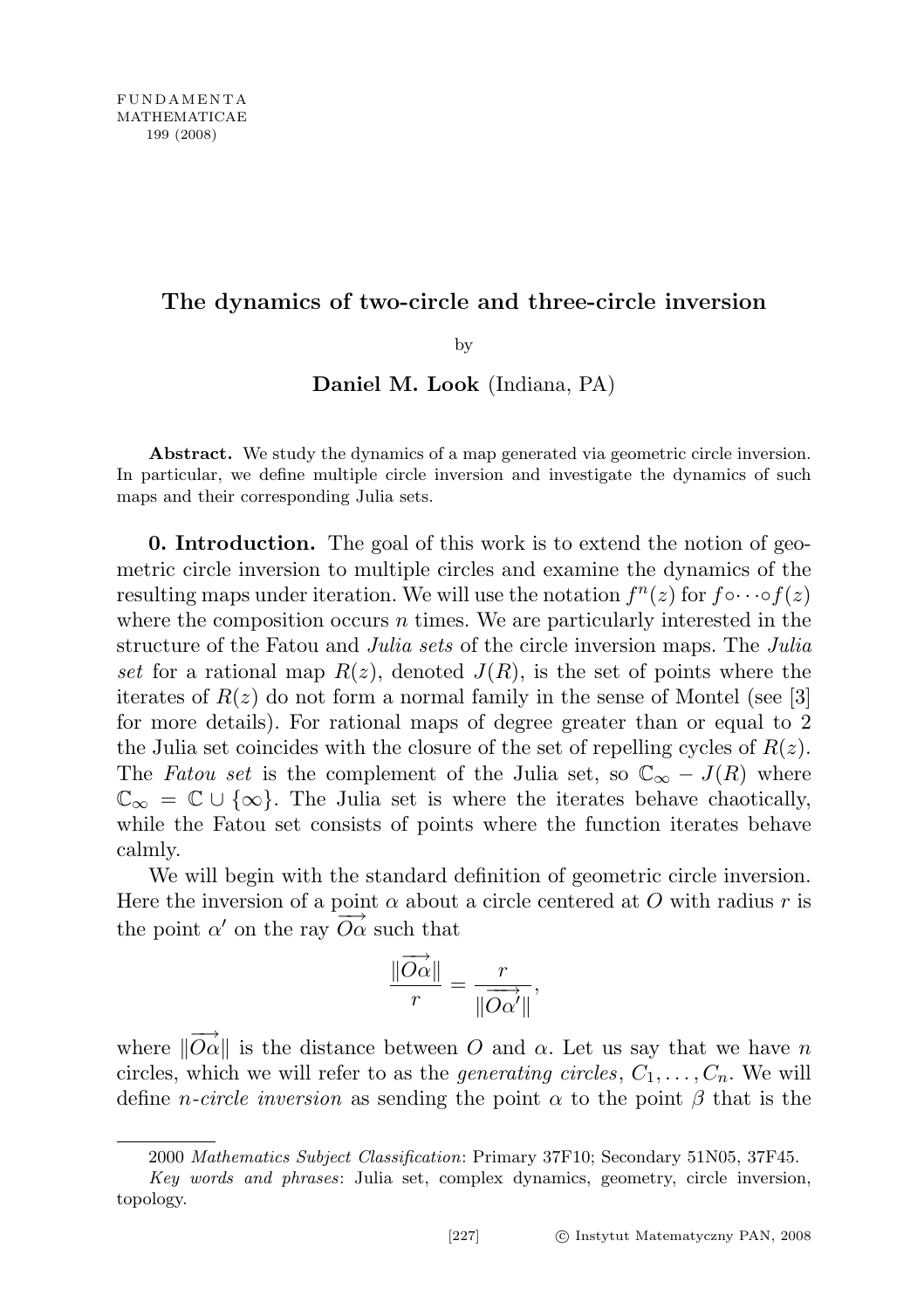arithmetic mean of  $\alpha_1, \ldots, \alpha_n$  where  $\alpha_i$  is the inversion of  $\alpha$  about circle  $C_i$ (see Figure 1).



Fig. 1.  $\beta$  is the inversion of  $\alpha$  about the three circles  $C_1, C_2, C_3$ 

In this work we will examine the special case that arises when the circles are centered on the nth roots of unity and all have the same radius  $r$ . This is in an effort to decrease the number of parameters; the case with differing radii will be investigated in a later work. In particular, we will work with  $n = 2, 3$ . When we examine the dynamics of these maps we will see that, like the classic quadratic case  $Q_c(z) = z^2 + c$ , there are only two forms of hyperbolic Julia sets possible: Cantor sets or connected sets. Unlike the Julia sets for  $Q_c$  the dynamics on the connected Julia sets arising from *n*-circle inversion (for a given  $n = 2, 3$ ) are all conjugate. Another important difference is that our map's only parameter, the common radius  $r$ , will be real and positive.

When  $n = 2$  the circle inversion map has a Cantor set Julia set when  $r < 1$ . As the radius grows through the value 1 there is a geometric bifurcation that occurs as our generating circles become tangent and then intersect. Simultaneously there is a functional bifurcation that occurs as the map undergoes a saddle-node bifurcation. As this occurs the Julia set closes and becomes the entire extended real axis. When  $n = 3$  we see a slightly different occurrence. The Julia set for this map is also a Cantor set when r is small, in this case when  $r < r_0 = 3^{1/2} 2^{-1/3} \approx 1.37473$ . A functional bifurcation occurs as r passes through  $r_0$  with the map undergoing a saddle-node bifurcation in which the Julia set changes from a Cantor set to a connected set. Unlike the  $n = 2$  case the functional bifurcation does not coincide with the geometric bifurcation occurring when the circles become √ tangent  $(r = \sqrt{3}/2 \approx 0.866)$ .

I would like to thank the referee for providing me with a number of extremely helpful comments on the original version of this paper.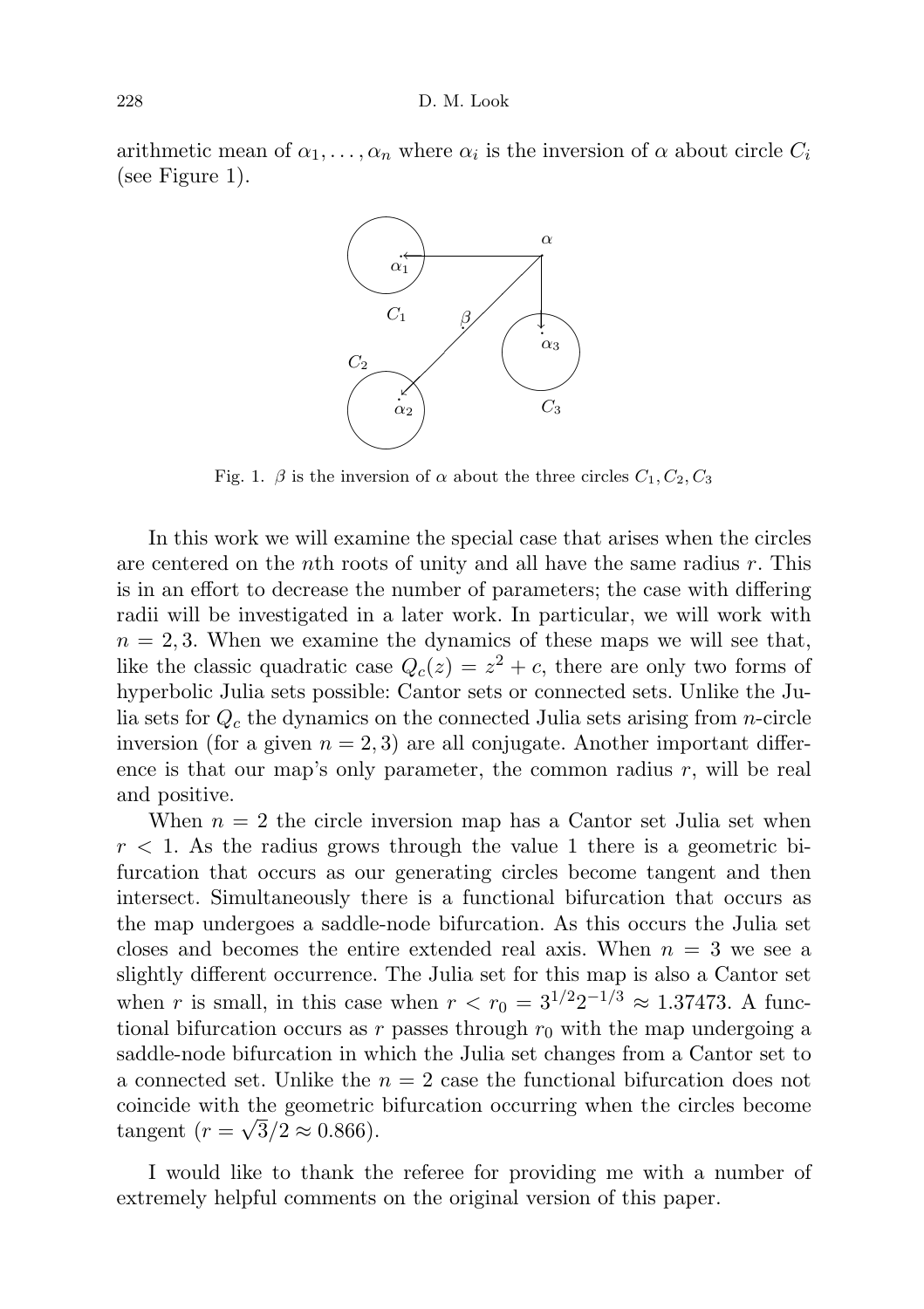# 1. Two circles

1.1. Preliminaries for two circles. We will examine the case of two generating circles, each with radius r, centered at  $\pm 1$ . Our map is then

$$
z \mapsto \frac{r^2 \overline{z}}{\overline{z}^2 - 1}.
$$

Since we want to have access to the tools of holomorphic dynamics we will define our map to be

$$
F_r(z) = \frac{r^2 z}{z^2 - 1}.
$$

This map agrees on every second iterate with, and therefore will have the same Julia and Fatou sets as, the "true" circle inversion map (Theorem 4.2 of [3]). (The dynamical similarities between  $F_r$  and the true circle inversion map resemble the similarities between  $z \mapsto z^2$  and  $z \mapsto 1/z^2$ .) The graph of  $F_r(z)$  restricted to the real axis (along with the identity  $I(x) = x$ ) is shown in Figure 2.



For any r we have poles at  $\pm 1$ , the centers of the generating circles, and fixed points at 0 and  $\pm\sqrt{1+r^2}$ . Let  $p=\sqrt{1+r^2}$ . An easy calculation shows that the fixed point at 0 is attracting if  $0 < r < 1$  and repelling if  $r > 1$ while the fixed points  $\pm p$  are always repelling. It is worth noting that a topological bifurcation occurs at  $r = 1$  as the generating circles are disjoint if  $r < 1$ , tangent if  $r = 1$  and intersecting if  $r > 1$ . The critical points of  $F_r$  are always  $\pm i$ . Since  $-F_r(i) = F_r(-i)$  we have, essentially, only one free critical orbit. Throughout this work we will denote the set  $\mathbb{R} \cup \{\infty\}$  by  $\mathbb{R}_{\infty}$ .

THEOREM 1.1.  $J(F_r) \subseteq \mathbb{R}_{\infty}$  for all  $r > 0$ .

*Proof.* For all  $r > 0$  the set  $\mathbb{R}_{\infty}$  is forward and backward invariant under  $F_r$ . Further,  $\pm p \in \mathbb{R}_{\infty}$  are repelling fixed points and are therefore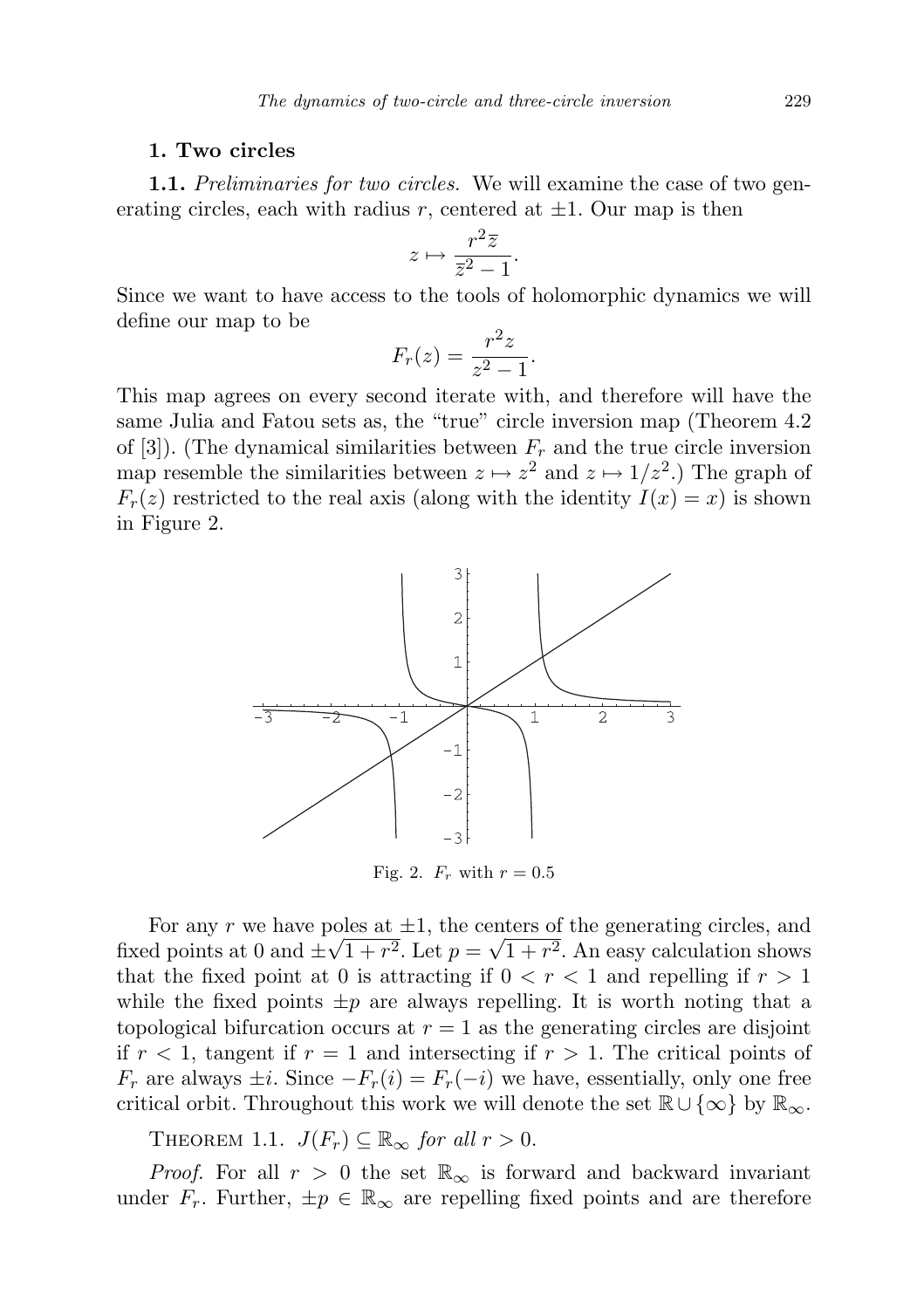in  $J(F_r)$ . The iterated pre-images of any point in the Julia set are dense in the Julia set (Theorem 4.10 of [3]), implying that  $J(F_r) \subseteq \mathbb{R}_{\infty}$  since the iterated pre-images of  $\pm p$  are contained in  $\mathbb{R}_{\infty}$ . ■

To avoid confusion we will refer to the map as  $F_r(x)$  when we wish to consider our map on the real axis only.

1.2. Two non-intersecting generating circles. In this section we will focus on the case  $0 < r < 1$ . Recall that for these r-values the fixed point at the origin is attracting.

THEOREM 1.2. For  $0 < r < 1$  the imaginary axis, i.e., is contained in the immediate basin of attraction for 0.

Proof. Since

$$
F_r(iz) = \frac{r^2z}{-1 - z^2}i
$$

the imaginary axis is invariant under  $F_r$  and, on the imaginary axis, our map is

$$
y\mapsto \frac{-r^2y}{1+y^2}
$$

where  $y \in \mathbb{R}$ . A simple calculation shows that whenever  $y^2 > r^2 - 1$  we have

$$
\left|\frac{-r^2y}{1+y^2}\right| < |y|,
$$

implying that all points on the imaginary axis are sent closer to the origin. Since we are looking at the case  $r < 1$  we know that for all real y,  $y^2$  will be greater than  $r^2 - 1$ . Hence, the entire imaginary axis is in the immediate basin of attraction for  $0.$ 

The critical points for this map are  $\pm i$  and therefore we have:

COROLLARY 1.3. For  $0 < r < 1$ , all of the critical points for the map  $F_r$ are in the immediate basin of attraction of 0.

Therefore  $F_r$  is a degree two map whose critical points are all in the immediate basin of attraction of one attracting fixed point, implying that  $J(F_r)$  is a Cantor set (see Theorem 9.8.1 in [1]).

We can also use symbolic dynamics to obtain this result and gain further insight into the dynamics of  $F_r$  on  $J(F_r)$ . For the remainder of this section, we will restrict our attention to the real axis.

LEMMA 1.4. For  $0 < r < 1$  there exist disjoint intervals  $A_0$  and  $A_1$  in  $\mathbb R$ such that the following holds: each  $A_i$  maps in a one-to-one fashion over both  $A_0$  and  $A_1$  and the Julia set of  $F_r$  is contained in  $A_0 \cup A_1$ .

*Proof.* Since 0 is an attracting fixed point for  $F_r(x)$  for all  $0 < r < 1$  we know that there exists a point  $\omega \in (0,1)$  such that  $\omega$  is in the immediate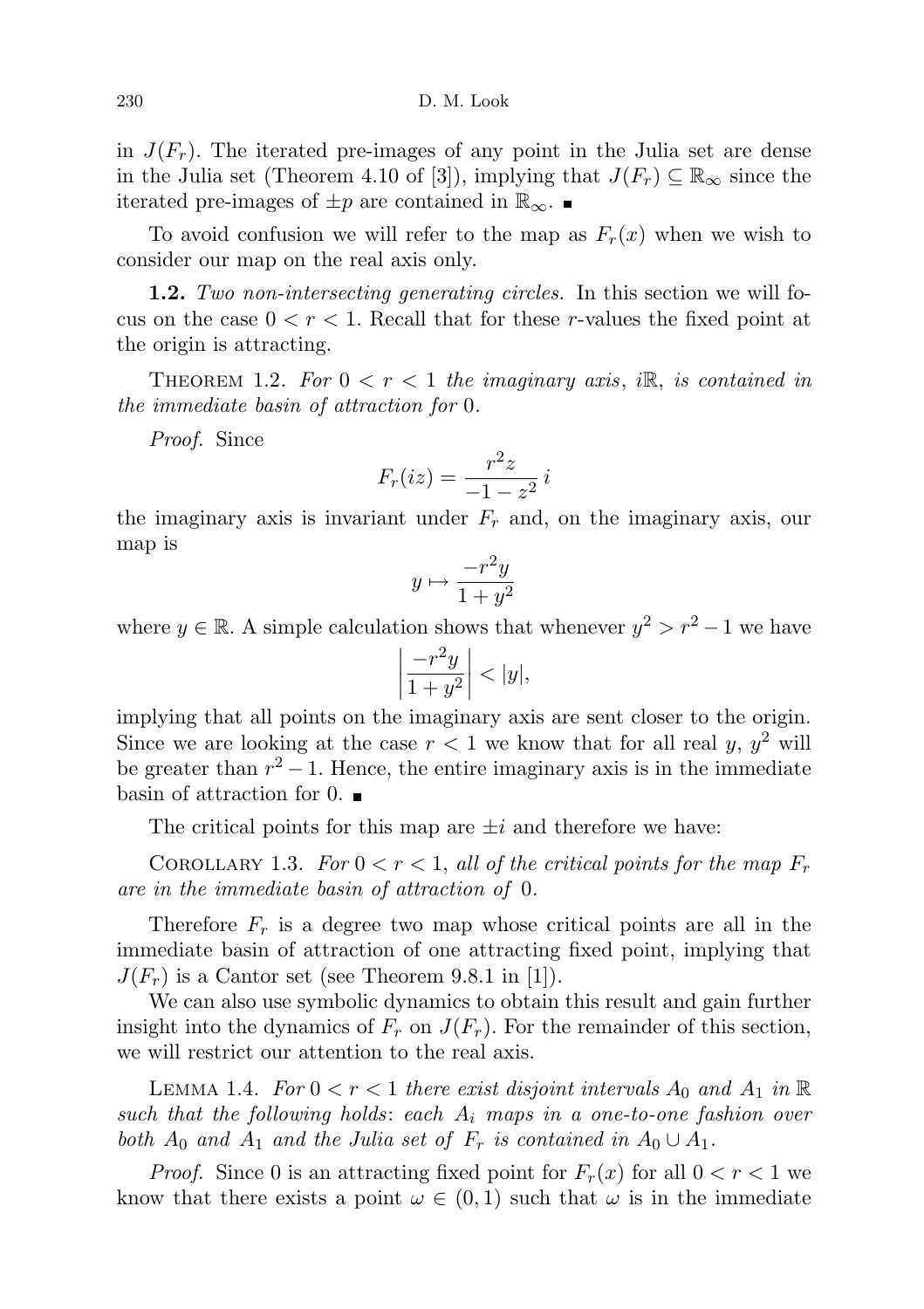basin of attraction for 0. Using the fact that  $F_r(x)$  is odd we see that the interval  $[-\omega, \omega]$  is in the immediate basin of attraction for 0. Let  $\Lambda$  denote the complement of  $[-\omega, \omega]$  in  $\mathbb{R}_{\infty}$ .

The interval  $(0, 1)$  is mapped in one-to-one fashion over the interval  $(-\infty, 0)$ , implying that there exists a pre-image of  $-\omega$  in  $(0, 1)$ . Call this pre-image  $\alpha_{-}$ . Further,  $(1,\infty)$  is mapped in one-to-one fashion over the interval  $(0, \infty)$ , implying that there exists a pre-image of  $\omega$  in  $(1, \infty)$ . We will call this pre-image  $\alpha_+$ . Let  $A_1 = (\alpha_-, \alpha_+)$  and  $A_0 = -A_1$  (see Figure 3). Note that neither  $\alpha_-\text{ nor } \alpha_+$  are in  $[-\omega, \omega]$  since all points in  $[-\omega, \omega]$ move closer to 0 upon iteration while  $\alpha_-\;$  is mapped to  $-\omega$  and  $\alpha_+\;$  is mapped to  $\omega$ . Since neither  $\alpha$  nor  $\alpha_+$  are in  $[-\omega, \omega]$  and the interval  $A_1$ does not contain 0 we know that  $A_1 \cap [-\omega, \omega] = \emptyset$ , implying that  $A_1 \subset A$ . Hence, since  $-A = \Lambda$ ,  $A_i \subset \Lambda$  for  $i = 0, 1$ . By construction the endpoints of  $A_i$  (for  $i = 0, 1$ ) are mapped to the endpoints of  $[-\omega, \omega]$  and each  $A_i$ contains a pole, implying that the interval  $A_i$  is mapped over  $\Lambda$  for  $i = 0, 1$ . Since  $F'_r(x)$  is bounded away from 0 on  $A_1$  we know that this mapping is one-to-one.



Fig. 3. The region  $A_1$  (shaded)

The complement of  $F_r(A_i) = \Lambda$  for  $i = 1, 2$  is the interval  $[-\omega, \omega]$ , which is contained in the immediate basin of 0. Hence  $J(F_r) \subset A_0 \cup A_1$  and  $J(F_r)$ is precisely the set of points whose orbits remain in  $A_0 \cup A_1$  for all time (and are hence not attracted to 0).  $\blacksquare$ 

THEOREM 1.5. For  $0 < r < 1$  the Julia set of  $F_r(x)$  is a Cantor set and  $F_r|J(F_r)$  is conjugate to the one-sided shift on two symbols.

*Proof.* To each point  $z \in J(F_r)$  we can assign a sequence  $s(z) = s_1 s_2 s_3 \dots$ using the rule  $F_r^i(z) \in A_{s_i}$ . We need to show that each sequence corresponds to a point in the Julia set and that no sequence corresponds to multiple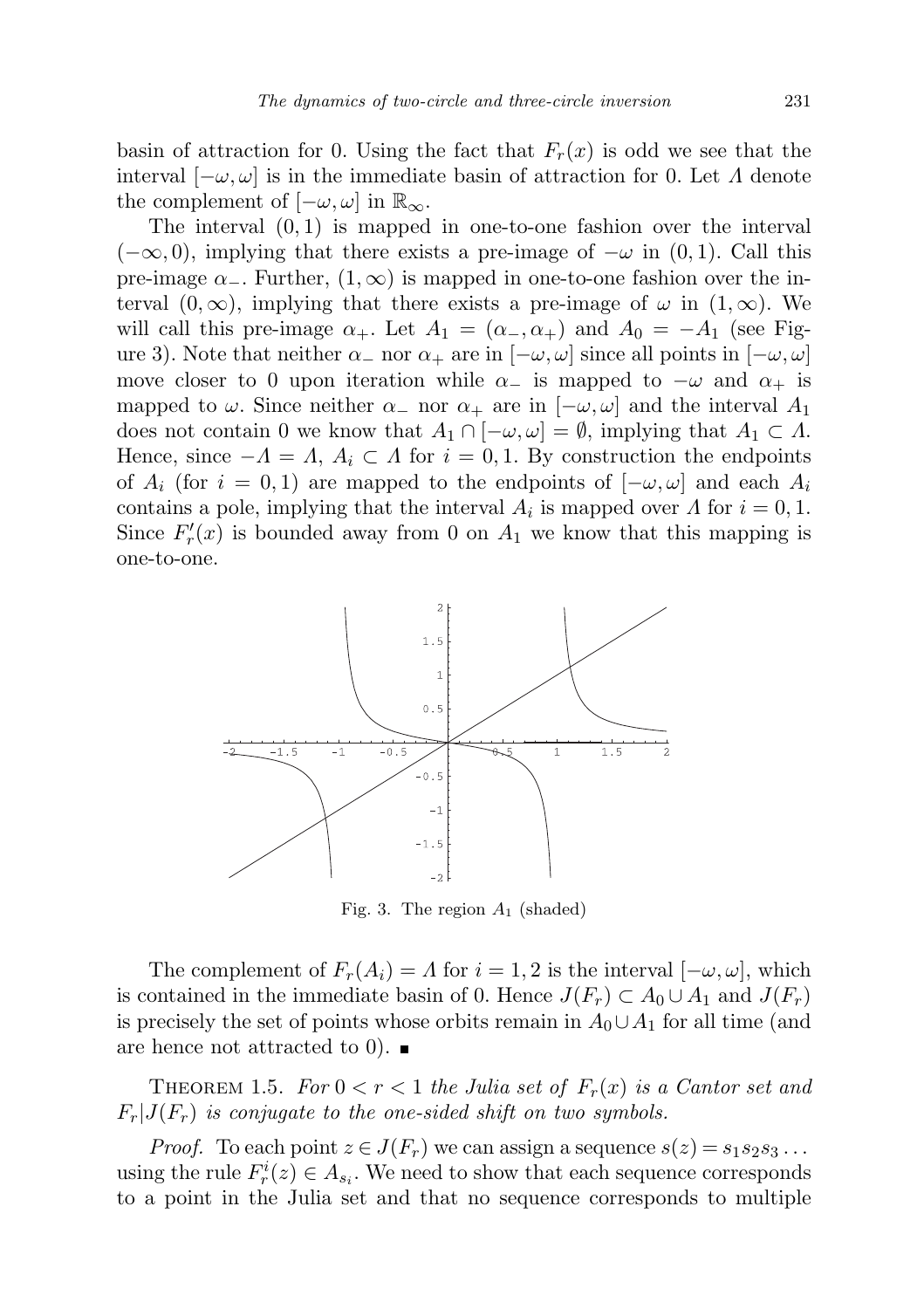points. Since  $F_r$  maps each  $A_i$  over both of the  $A_i$ 's we know that each sequence will correspond to at least one point in the Julia set.

Since the critical points are bounded away from the real line (and hence from the Julia set) we know that  $F_r$  is dynamically hyperbolic on its Julia set. This expansion guarantees that no sequence can correspond to multiple points.

The map that takes the sequence  $s_0s_1s_2...$  to the corresponding point in  $J(F_r)$  defines a homeomorphism between the space of one-sided sequences of 0's and 1's and the Julia set,  $J(F_r)$ . Hence,  $J(F_r)$  is a Cantor set and standard arguments (see [2], for example) show that  $F_r|J(F_r)$  is conjugate to the one-sided shift on two symbols.

We have therefore shown:

THEOREM 1.6. The Julia set for the two-circle inversion map for nonintersecting circles is a Cantor set on the line through the centers of both circles on which the map is conjugate to a one-sided shift on two symbols.

**1.3.** Two intersecting generating circles. When  $r > 1$  our generating circles intersect. The topological bifurcation that occurs as r increases through 1 and our circles begin to intersect corresponds to a dynamical bifurcation as the fixed point at the origin ceases to be attracting. There is a two-cycle given by  $\pm\sqrt{1-r^2}$ . When  $r<1$ , this cycle is real and repelling. The twocycle coalesces with the origin when  $r = 1$  and emerges on the imaginary axis when  $r > 1$ . Note that

$$
|F'_r(\sqrt{1-r^2})F'_r(-\sqrt{1-r^2})| = \left|\frac{(r^2-2)^2}{r^4}\right| = \frac{(r^2-2)^2}{r^4}.
$$

When  $r > 1, -4r^2 + 4 < 0$ , implying that  $r^4 - 4r^2 + 4 < r^4$ . Therefore,

$$
\frac{(r^2-2)^2}{r^4} = \frac{r^4 - 4r^2 + 4}{r^4} < 1
$$

and hence the two-cycle given by  $\pm$  $\overline{1-r^2}$  is attracting for all  $r>1$ .

THEOREM 1.7. For all  $r > 1$ , both critical points are attracted to the two-cycle  $\pm \sqrt{1-r^2}$  and all components of the Fatou set are pre-images of the basin of attraction for this two-cycle. √

*Proof.* Since the attracting cycle  $\pm$  $\sqrt{1-r^2}$  must attract a critical point we know that one of the critical points must be in the basin of attraction for this two-cycle. The critical points are  $\pm i$  and  $F_r(-z) = -F_r(z)$ . Hence, one of the critical points being in the basin of attraction for  $\pm \sqrt{1-r^2}$  implies both are in that basin. Therefore, both of our critical points are attracted to the two-cycle  $\pm\sqrt{1-r^2}$ . Hence, the Fatou set for this map is the union of all of the backwards images of the immediate basin of attraction for the √ two-cycle  $\pm\sqrt{1-r^2}$ .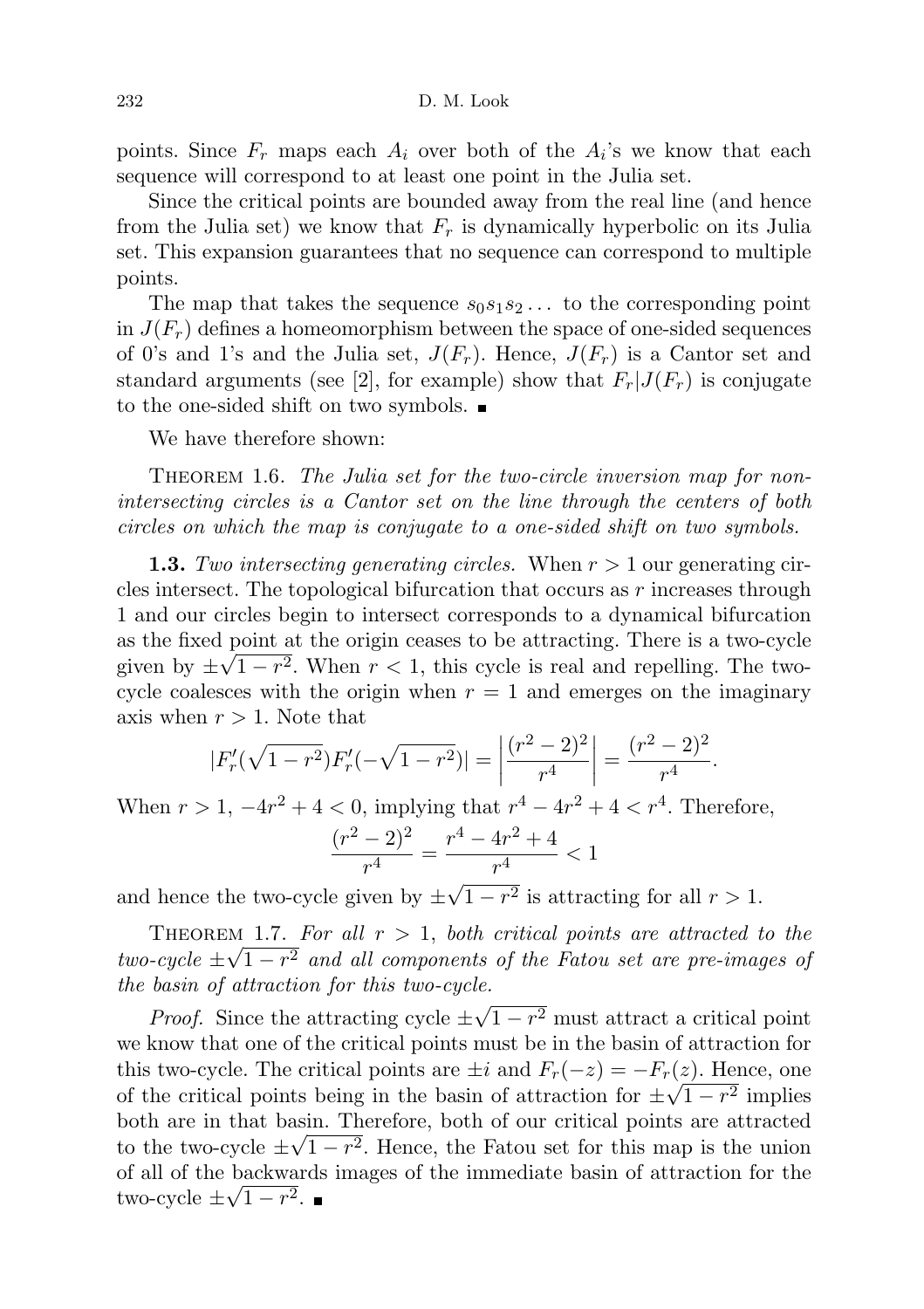THEOREM 1.8.  $J(F_r) = \mathbb{R}_{\infty}$  for  $r > 1$ .

*Proof.* By Theorem 1.1 we know that  $J(F_r) \subseteq \mathbb{R}_{\infty}$ . It will suffice to show that the intersection of the Fatou set and  $\mathbb{R}_{\infty}$  is empty. Since the Fatou set consists only of the pre-images of the immediate basin of attraction for the attracting two-cycle on the imaginary axis and  $\mathbb{R}_{\infty}$  is fully invariant we know that no points of  $\mathbb{R}_{\infty}$  are attracted to this two-cycle. Hence, the intersection of the Fatou set and  $\mathbb{R}_{\infty}$  is empty.  $\blacksquare$ 

This implies that the Fatou set for  $F_r$  has only two components: the upper half-plane  $\{z : \text{Im}(z) > 0\}$  and the lower half-plane  $\{z : \text{Im}(z) < 0\}$ , which correspond to the two components in the basin of attraction for the two-cycle  $\pm\sqrt{1-r^2}$ .

Since  $J(F_r) = \mathbb{R}_{\infty}$  we will restrict our attention to  $F_r(x) = F_r(z) \mathbb{R}$ . Let  $I_0 = \mathbb{R}^- \cup \{0\} \cup \{\infty\}$  and  $I_1 = \mathbb{R}^+ \cup \{0\} \cup \{\infty\}$ . The map  $F_r$  takes  $I_i$  (i = 0, 1) in one-to-one fashion onto  $\mathbb{R}_{\infty}$ . To each point  $x \in J(F_r)$  we can assign a sequence  $s(x) = s_1 s_2 s_3 \dots$  using the rule  $F_r^i(x) \in I_{s_i}$ . Since  $I_0 \cap I_1 = \{0, \infty\}$  the points 0 and  $\infty$  (along with their pre-images) will be associated with multiple sequences. Hence, we will be able to show that  $F_r|J(F_r)$  is conjugate to a quotient of a one-sided shift on two symbols.

THEOREM 1.9. When  $r > 1$  there is a conjugacy between  $F_r(z)|J(F_r)$ and a quotient of the one-sided shift map on two symbols.

Proof. We need to show that each sequence corresponds to a point in the Julia set and that no sequence corresponds to multiple points. Since  $F_r$  maps each  $I_i$  over both of the  $I_i$ 's we know that each sequence will correspond to at least one point in the Julia set.

Since the Julia set is  $\mathbb{R}_{\infty}$  and the critical points are bounded away from  $\mathbb{R}$ we know that  $F_r$  is dynamically hyperbolic on its Julia set. This expansion guarantees that no sequence can correspond to multiple points.

Note that the sequences 10 and 01 both correspond to 0. The pre-image of 0 is  $\infty$ , which is represented by the sequences  $\overline{001}$  and  $\overline{110}$ . Finally, any point whose orbit includes the poles  $\pm 1$  will also have two sequences associated with it:  $\alpha$ 001 and  $\alpha$ 110. If we identify these points in shift space we have a conjugacy between this quotient of the one-sided shift on two symbols and our map restricted to its Julia set.

We have therefore shown:

THEOREM 1.10. The Julia set for the two-circle inversion map for intersecting circles is the entire line through the centers of both circles on which the map is conjugate to a quotient of the one-sided shift on two symbols.

The symbolic dynamics for  $F_r|J(F_r)$  for  $r > 1$  are identical to those arising on the Julia set for the map  $h(z) = 1/z^2$ . The Julia set for  $h(z)$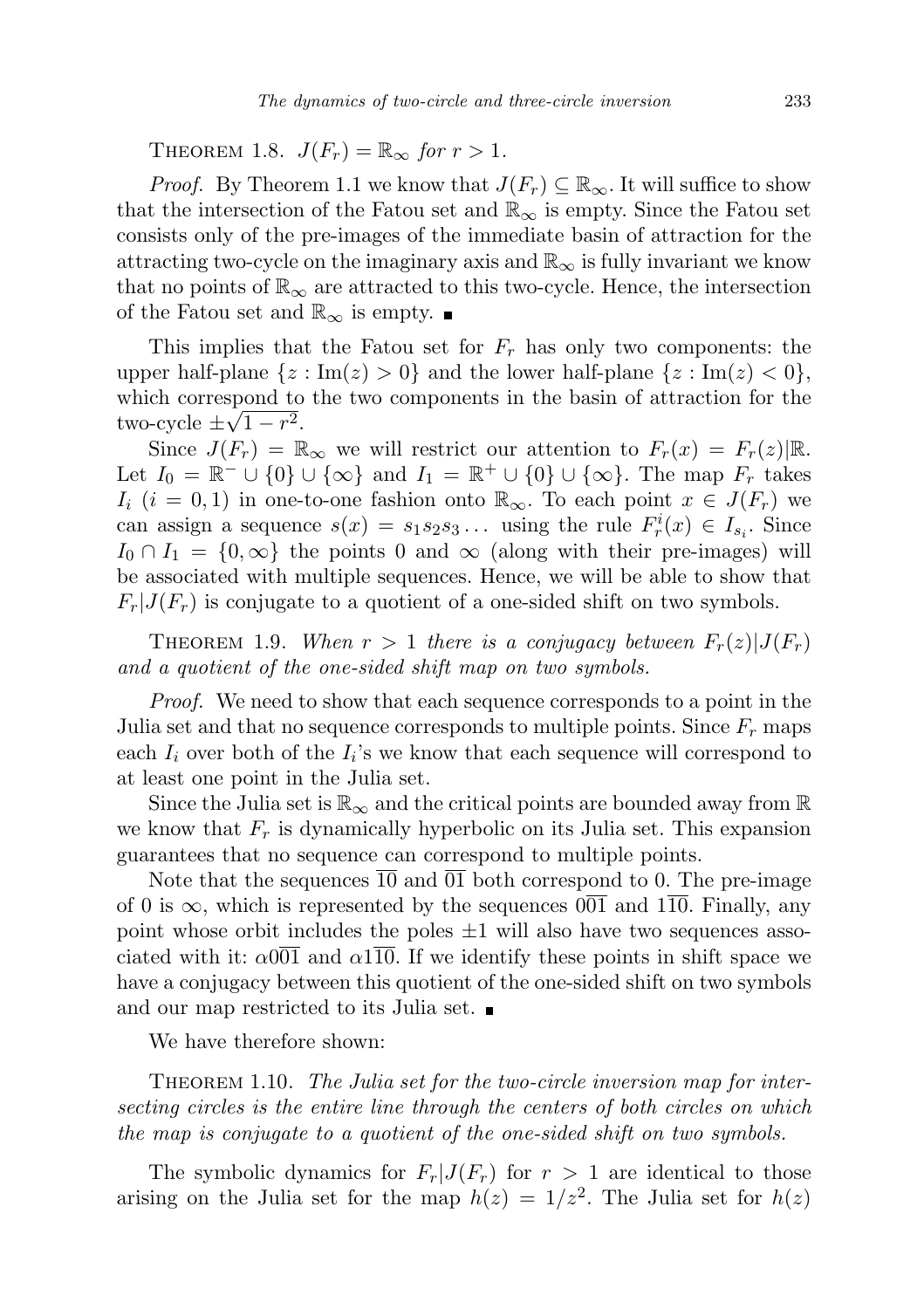is the unit circle on which we can place symbolic dynamics by letting  $I_0$ be the closed upper semicircle while  $I_1$  is the closed lower semicircle. The symbolic dynamics generated are identical to those of  $F_r$  on its Julia set when  $r > 1$ . Under  $h(z)$  the point 1, being in  $I_0 \cap I_1$ , is associated with two sequences:  $\overline{01}$  and  $\overline{10}$ . The point  $-1$  is also in  $I_0 \cap I_1$  and is represented by the sequences  $0\overline{01}$  and  $1\overline{10}$ . Further, just as there are only two components of the Fatou set for  $F_r$  with  $r > 1$ , there are exactly two components of the Fatou set for  $h(z)$ : the interior and exterior of the unit circle, which are the two components of the basin of attraction for the two-cycle  $\{0,\infty\}$ .

# 2. Three generating circles

**2.1.** Construction of the map. We now shift our attention to the case of three generating circles. As in the case of two generating circles, we will assume that all three generating circles have the same radius r and are positioned symmetrically. Without loss of generality, assume that the generating circles are each centered at a cube root of unity. Our map is then

$$
z \mapsto \frac{r^2 \overline{z}^2}{\overline{z}^3 - 1}.
$$

As in the preceding section we wish our map to be holomorphic. Hence, we will define our map as

$$
G_r(z) = \frac{r^2 z^2}{z^3 - 1}.
$$

As in the two-circle case, this map agrees on every second iterate with, and therefore will have the same Julia and Fatou sets as, the "true" circle inversion map (Theorem 4.2 of [3]).

2.2. Preliminaries for three generating circles. Throughout the remainder of this work we will consider  $\omega$  such that  $\omega^3 = 1$  and  $\omega \neq 1$ . The map  $G_r$  has 3-fold symmetry in the sense that  $G_r(\omega z) = \omega^2 G_r(z)$ . Hence, we know that if  $z_0$  is attracted to a periodic cycle, then  $\omega z_0$  and  $\omega^2 z_0$  are also attracted to periodic cycles, although they could be different cycles (and even of different periods). Further,  $\mathbb{R}_{\infty}$  is forward invariant under  $G_r$  and  $G_r$  maps the line  $\omega \mathbb{R}_{\infty}$  to  $\omega^2 \mathbb{R}_{\infty}$  and vice versa. Hence,  $\omega \mathbb{R}_{\infty} \cup \omega^2 \mathbb{R}_{\infty}$  is also a forward invariant set. We will call  $\omega \mathbb{R}_{\infty}$  and  $\omega^2 \mathbb{R}_{\infty}$  the *symmetric axes*. As a final symmetry, note that  $G_r(z) = G_r(\overline{z})$ .

The family  $G_r$  always has a superattracting fixed point at the origin. Since  $G_r$  is of degree three there are four critical points. One of these critical points is always in the negative real axis; we will denote this critical point by c. The four critical points are then 0, c,  $\omega c$  and  $\omega^2 c$ . Since 0 is fixed, we will call the three symmetric critical points c,  $\omega c$ , and  $\omega^2 c$  the free critical points. By our symmetries we know that  $G_r(\omega c) = \omega^2 G_r(c)$  and  $G_r(\omega^2 c) = \omega G_r(c)$ .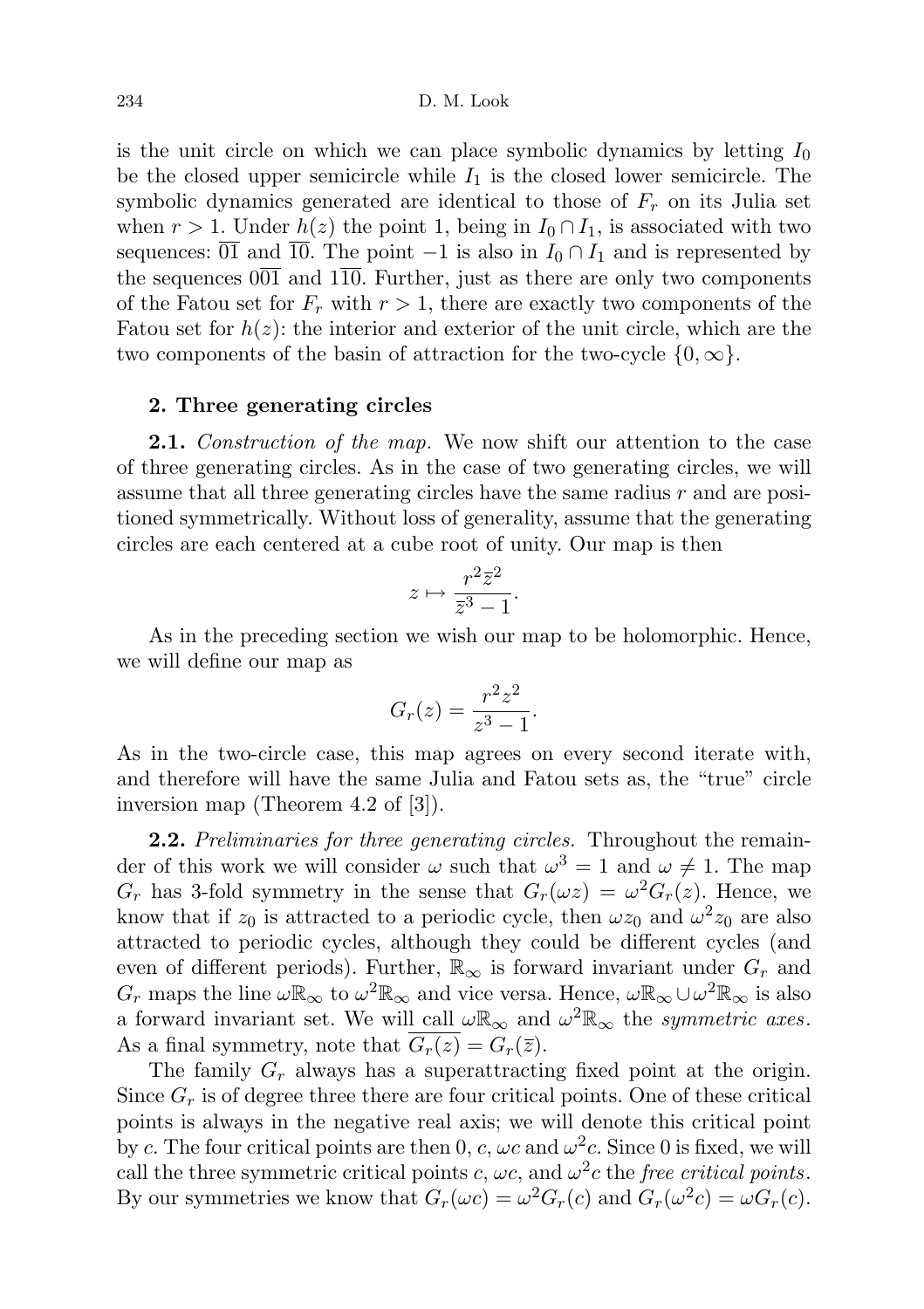This implies that  $G_r$  has (essentially) only one free critical orbit in the sense that if one of the free critical points is in the basin of attraction for 0 then all of them are. Similarly, if one of the free critical points has bounded orbit then so do all of them. Further, for all values of  $r$ ,  $G_r$  has poles at the cube roots of unity.

**2.3.** Structure of  $J(G_r)$  for r small. Let  $r_0 = 3^{1/2}2^{-1/3} \approx 1.37473$ . The map  $G_r$  undergoes a saddle-node bifurcation as r passes through  $r_0$ . Figure 4 shows the graph of  $G_r$  restricted to the real axis for  $r < r_0$  and  $r > r_0$ .



Fig. 4. The bifurcation as r passes through  $r_0$ 

THEOREM 2.1. For  $r < r_0$  the negative real axis is in the immediate basin of attraction for 0.

*Proof.* We will prove this by showing that for  $r < r_0$  we have  $|G_r(x)|$  $\langle x | x$  for all  $x \in \mathbb{R}^-$ . The minimum value of  $x^2 - 1/x$  on  $\mathbb{R}^-$  is  $3 \cdot 2^{-2/3}$ . Since  $r_0 = 3^{1/2}2^{-1/3}$ ,  $r < r_0$  implies that  $r^2 < 3 \cdot 2^{-2/3} \leq x^2 - 1/x$  for  $x \in \mathbb{R}^-\text{. Hence, for } x \in \mathbb{R}^-\text{ and } r < r_0$ , we have  $r^2 < x^2 - 1/x$ , implying that  $r^2x^2 < x^4 - x = x(x^3 - 1)$ . Since  $x \in \mathbb{R}^-$  we know that  $x^3 - 1 < 0$ , implying

$$
\frac{r^2x^2}{x^3-1} > x.
$$

This yields

$$
\left|\frac{r^2x^2}{x^3-1}\right| < |x|
$$

since  $G_r(x) < 0$  when  $x < 0$ . Ergo  $|G_r(x)| < |x|$  for  $x \in \mathbb{R}^-$  and  $r < r_0$ , implying that  $\mathbb{R}^-$  is in the immediate basin of attraction for 0.

Since  $c \in \mathbb{R}^-$  we know c is in the immediate basin of attraction for 0. Our 3-fold symmetry guarantees that  $\omega c$  and  $\omega^2 c$  are also in the immediate basin of 0. Therefore  $G_r$  is a degree three map whose critical points are all attracted to a superattracting fixed point, implying that  $J(G_r)$  is a Cantor set (see Theorem 9.8.1 in [1]). As before, we can also use symbolic dynamics to achieve this result and obtain further insight into the map's behavior.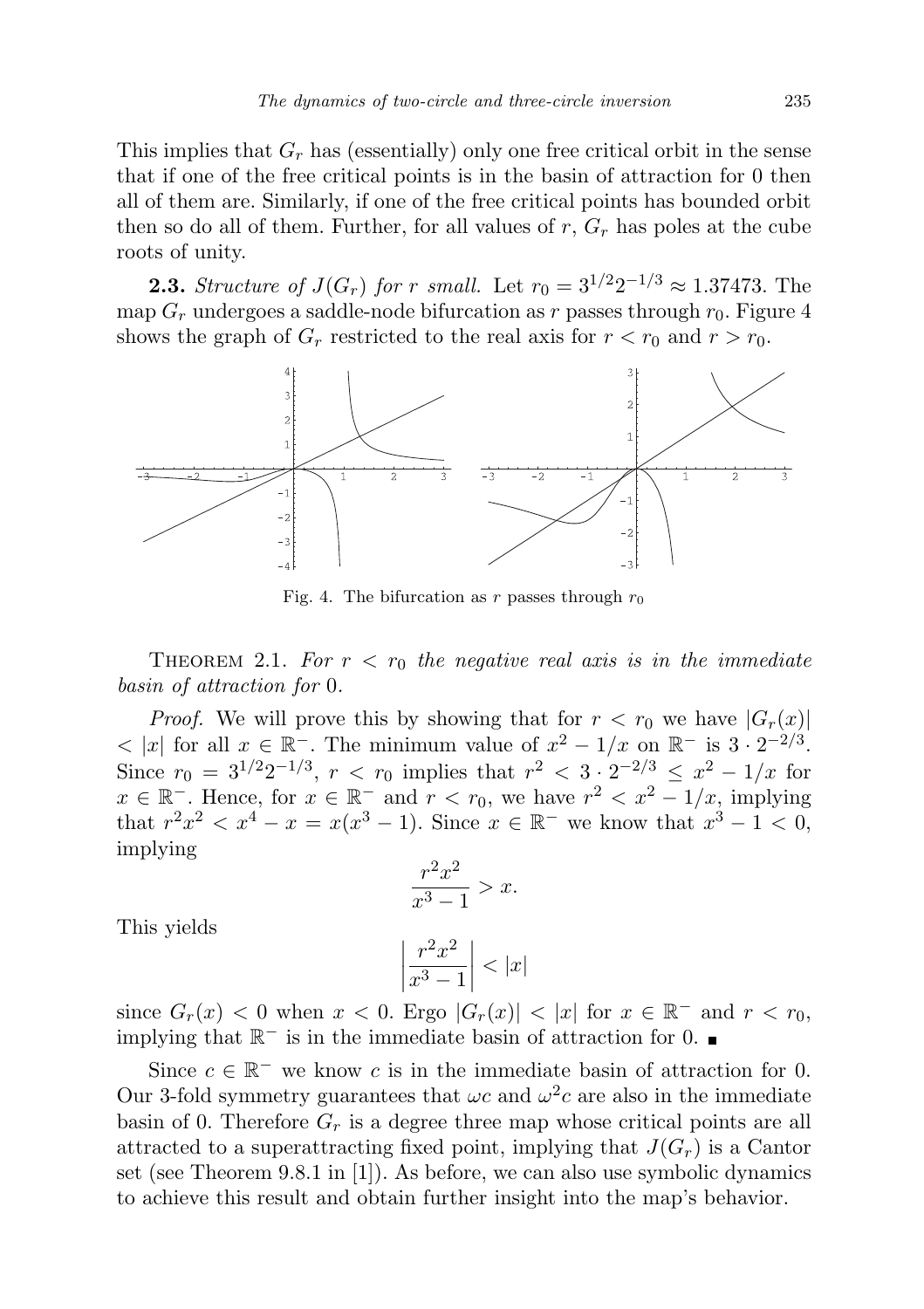Let D be a simply connected open set containing the origin such that D is mapped two-to-one into itself. We know that such a set exists since  $0$ is a superattracting fixed point of order 2. Further, we will choose D such that the boundary of D, which we will denote  $\delta$ , is a simple closed curve containing no critical points or critical values. Now,  $G_r(\delta)$  is a simple closed curve contained within D and bounding  $G_r(D)$ . We note that  $G_r(D)$  has two pre-images, D (mapped two-to-one over  $G_r(D)$ ) and another simply connected (on  $\mathbb{C}_{\infty}$ ) open set (mapped one-to-one over  $G_r(D)$ ) that contains  $\infty$ . We will denote this second pre-image by  $D_{\infty}$ . Let  $\delta_{\infty}$  denote the boundary of  $D_{\infty}$ . Hence,  $G_r(D) = G_r(D_{\infty})$  and this set is in the basin of attraction for 0. Therefore, the Julia set for  $G_r$  must be contained within the closed annular region between  $\delta$  and  $\delta_{\infty}$ . We will denote this region by  $\mathcal{A}$ . Note that, by continuity, we know that the inner and outer boundaries of  $A$ are both mapped onto  $G_r(\delta) \subset D$ . The minimum modulus principle can be used to show that  $G_r(\mathcal{A}) = \mathbb{C}_{\infty} - G_r(D)$ .

Let P<sub>1</sub> be the closure of the set of points  $z \in A$  such that  $-\pi/3 \leq$  $\arg z \leq \pi/3$  (see Figure 5). Let  $\varrho = \partial P_1 \cap \omega^2 \mathbb{R}^-, \gamma = \partial P_1 \cap \delta$ , and  $\gamma_{\infty} = \partial P_1 \cap \delta_{\infty}$ . Notice that the boundary of  $P_1$  is given by  $\varrho \cup \overline{\varrho} \cup \gamma \cup \gamma_{\infty}$ (see Figure 5).

Note that  $\gamma$  is mapped onto the points of  $\partial G_r(\delta)$  with argument between  $\pi/3$  and  $5\pi/3$  while  $\gamma_{\infty}$  is mapped onto the points of  $\partial G_r(\delta)$  with argument between  $-\pi/3$  and  $\pi/3$ .



Fig. 5. The region  $P_1$  and its boundary components

So  $\gamma \cup \gamma_{\infty}$  is mapped over  $\partial G_r(\delta)$  in one-to-one fashion except that  $G_r(\gamma \cap \varrho) = G_r(\gamma \otimes \cap \varrho)$  and  $G_r(\gamma \cap \overline{\varrho}) = G_r(\gamma \otimes \cap \overline{\varrho})$ . Further,  $\varrho$  is mapped two-to-one (except at the critical value) over the portion of  $\bar{\varrho}$  between  $\bar{\varrho} \cap \partial G_r(\delta)$  and the critical value on  $\bar{\varrho}$ . Hence, by symmetry, we know that  $\bar{\varrho}$  is mapped two-to-one (except at the critical value) over the portion of  $\varrho$ between  $\varrho \cap \partial G_r(\delta)$  and the critical value on  $\varrho$ .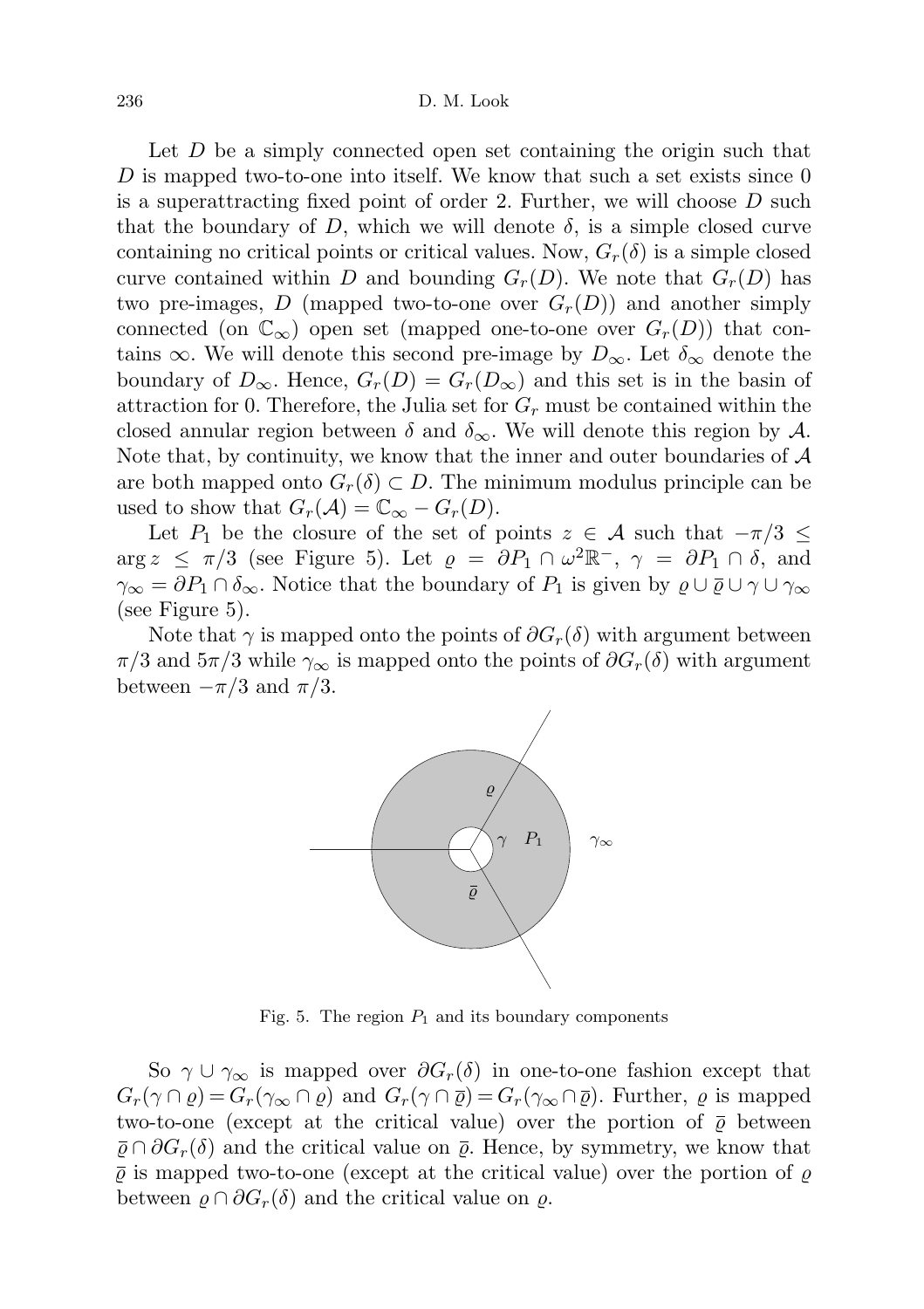By the maximum modulus principle we know that  $\partial [G_r(P_1)]$  is given by  $G_r(\partial P_1)$ . There are no zeros in  $P_1$  (0 and  $\infty$  are the only zeros) so the interior of  $P_1$  must be mapped over the entire unbounded complement of  $G_r(\partial P_1)$ . Hence,  $P_1$  itself is mapped over  $\mathbb{C}_{\infty} - G_r(D)$  in essentially one-to-one fashion (the map is one-to-one except along the rays  $\rho$  and  $\bar{\rho}$ ). Therefore, all of A is contained in  $G_r(P_1)$ . By symmetry we can define  $P_2 = \omega P_1$  and  $P_3 = \omega P_1$ and it will be the case that A is contained in  $G_r(P_i)$  for  $i = 1, 2, 3$ .

Now recall that all of  $\mathbb{R}^-$  is in the immediate basin of attraction for 0. By symmetry, the symmetric axes  $\omega \mathbb{R}^-$  and  $\omega^2 \mathbb{R}^-$  are also in the immediate basin of 0. Since the connected closed set  $W = \{0\} \cup \mathbb{R}^- \cup \omega \mathbb{R}^- \cup \omega^2 \mathbb{R}^-$  is in the basin of attraction for  $0$  we can find an open connected set  $U$  containing W such that U is in the basin of attraction for 0. (We will view U as a "fattened up" W.) Now,  $\mathcal{A} - (\mathcal{A} \cap U)$  consists of three pairwise disjoint closed sets  $R_1$ ,  $R_2$ , and  $R_3$  each of which contains a pole (see Figure 6) with  $R_i \subset P_i$  for  $i = 1, 2, 3$ . Further, the  $R_i$  can be chosen such that  $G_r(R_i)$ covers  $R_1, R_2$ , and  $R_3$  for any  $i = 1, 2, 3$ . This arises from  $P_i \subset G_r(P_j)$  for all  $i, j = 1, 2, 3$  and the fact that the portions of the  $P_i$  where the map  $G_r$  is not one-to-one occur on the boundary of  $P_i$ , which is not included in  $R_i$ . Hence,  $J(G_r)$  consists of all points in  $R_1 \cup R_2 \cup R_3$  that remain in  $R_1 \cup R_2 \cup R_3$  for all iterations.



Fig. 6. The regions  $R_1$ ,  $R_2$ , and  $R_3$ , the set U, and the curves  $\delta$  and  $\delta_{\infty}$ 

THEOREM 2.2. For  $r < r_0$ ,  $J(G_r)$  is a Cantor set and  $G_r | J(G_r)$  is conjugate to the one-sided shift on three symbols.

Proof. We need to show that each sequence corresponds to a point in the Julia set and that no sequence corresponds to multiple points. Since  $G_r$ maps each  $R_i$  over all of the  $R_i$ 's we know that each sequence will correspond to at least one point in the Julia set.

Since the critical points are bounded away from the Julia set we know that  $G_r$  is dynamically hyperbolic on its Julia set. This expansion guarantees that no sequence can correspond to multiple points.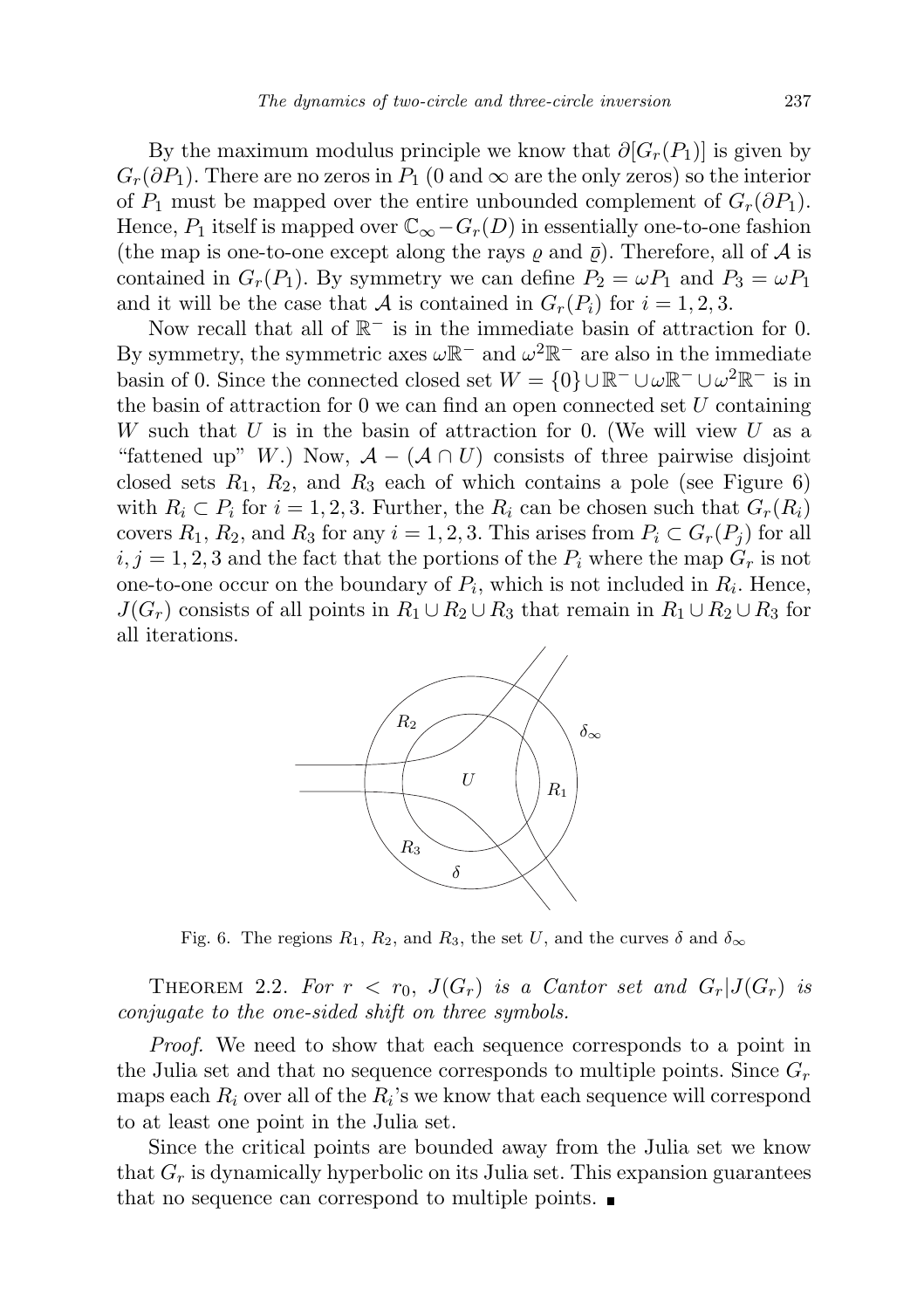# 238 D. M. Look

**2.4.** Structure of  $J(G_r)$  for r large. For  $r < r_0$  there is a complexconjugate two-cycle with negative real part. This two-cycle is repelling for all  $r < r_0$ . However, our map undergoes a saddle-node bifurcation as r passes through  $r_0$  (see Figure 4) during which the repelling complex conjugate two-cycle coalesces into an indifferent fixed point on the negative real axis and then splits into two real fixed points on the negative real axis. We will denote these by p and q, where  $|q| < |p|$ . For all  $r > r_0$ , q is repelling and p is attracting (superattracting if  $r = 3^{1/2}2^{-1/6}$ ). There is also a repelling fixed point on the positive real axis which we will denote by  $m$  (see Figure 7).



Fig. 7. The graph of  $G_r$  for  $r > r_0$ 

Since  $G_r(\omega z) = \omega^2 G_r(z)$  we know that there are actually three simultaneous bifurcations that occur as r passes through  $r_0$ : one on each of  $\mathbb{R}^-$ ,  $\omega \mathbb{R}^-$ , and  $\omega^2 \mathbb{R}^-$ . In the case of two generating circles, the bifurcation occurs when the radius of the generating circles is 1; in other words, when they are tangent. However, with three generating circles we should note that this bifurcation occurs when  $r = r_0 = 3^{1/2}2^{-1/3}$ . The three generating circles become mutually tangent at  $r = 3^{1/2}2^{-1}$ . Hence the generating circles are actually overlapping when the bifurcation occurs (see Figure 8).



Fig. 8. The topological relation of the three generating circles pre- and post-bifurcation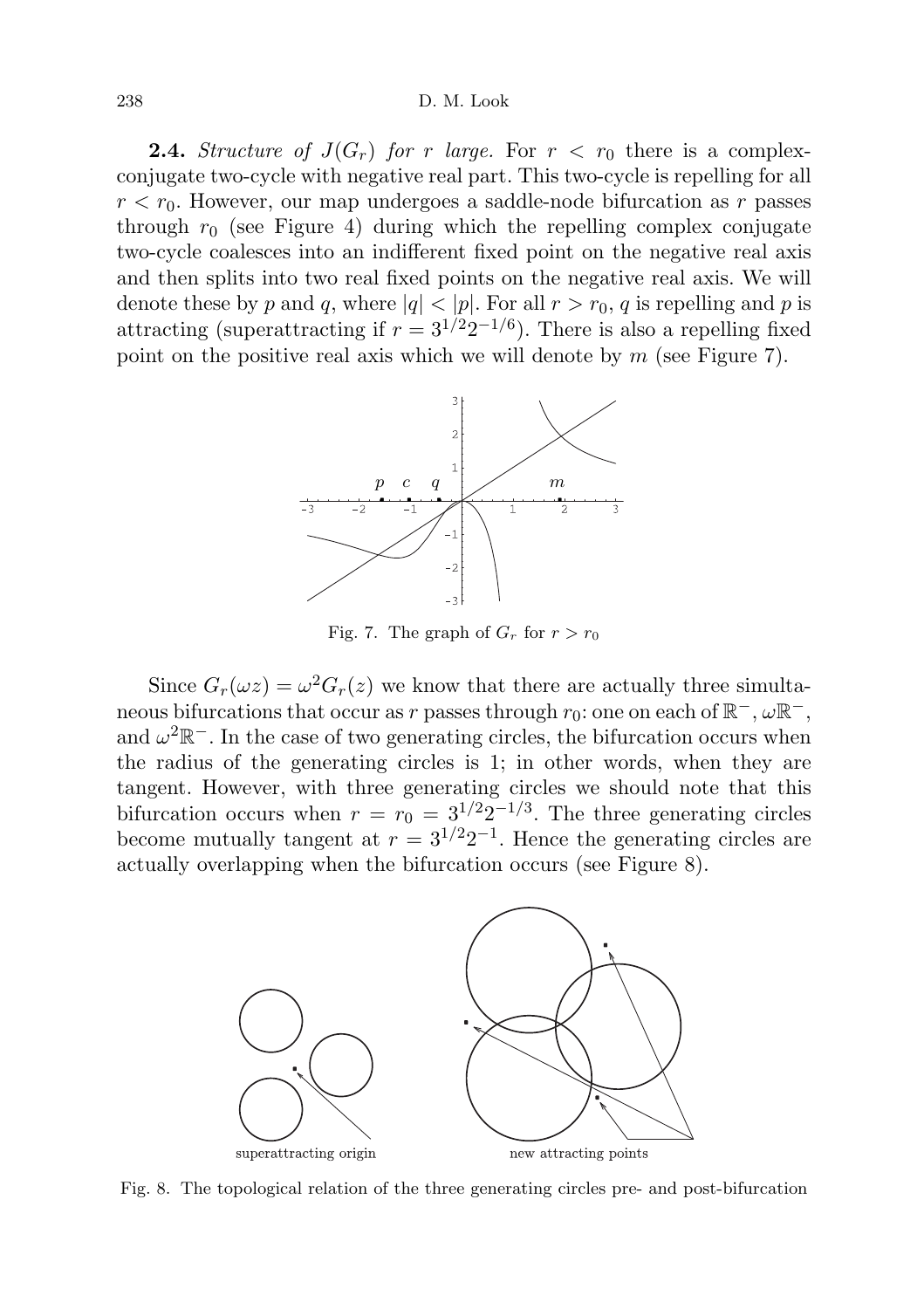Note that the existence of an attracting fixed point on the negative real axis, namely  $p$ , implies the existence of an attracting two-cycle on the symmetric axes, namely the cycle consisting of the points  $\omega p$  and  $\omega^2 p$ . Let  $A_p$  denote the immediate basin of attraction for p and let  $\mathcal O$  denote the immediate basin of attraction for 0. Therefore,  $\omega A_p$  and  $\omega^2 A_p$  form the immediate basin of attraction for the two-cycle formed by  $\omega p$  and  $\omega^2 p$ .

THEOREM 2.3. The Fatou set is the union of  $\mathcal{O}, A_p, \omega A_p, \omega^2 A_p$  and all of their pre-images.

Proof. Since p is an attracting fixed point there must be a critical point in  $A_p$ . Since  $\mathbb{R}_{\infty}$  is forward and backward invariant this critical point must be either c or 0. Since 0 is fixed, we know  $c \in A_p$ . Hence, by the symmetries of  $G_r$ , we know that  $\omega c$  and  $\omega^2 c$  are in  $\omega A_p \cup \omega^2 A_p$ . Therefore we have all of the critical points for  $G_r$  accounted for and there can be no other attracting cycles. This implies that all components of the Fatou set eventually iterate to one of  $\mathcal{O}, A_p, \omega A_p$  or  $\omega^2 A_p$ . This yields the desired result.

Since all of the critical points for  $G_r$  are in basins of attraction we know  $G_r$  is dynamically hyperbolic and that the immediate basins of attraction are simply connected. Therefore, all of their pre-images are simply connected, implying that every component of the Fatou set is simply connected. Theorem 5.1.6 in [1] then implies that the Julia set of  $G_r(z)$  for  $r > r_0$  is connected. It is known that if the Julia set of a dynamically hyperbolic map is connected then it is locally connected (see Theorem 19.2 in [3]). Therefore,  $J(G_r)$  is locally connected as well as connected. The Julia sets for two of these maps are shown in Figure 9.



Fig. 9. The Julia sets for  $G_r$  with  $r = 1.5$  and  $r = 2$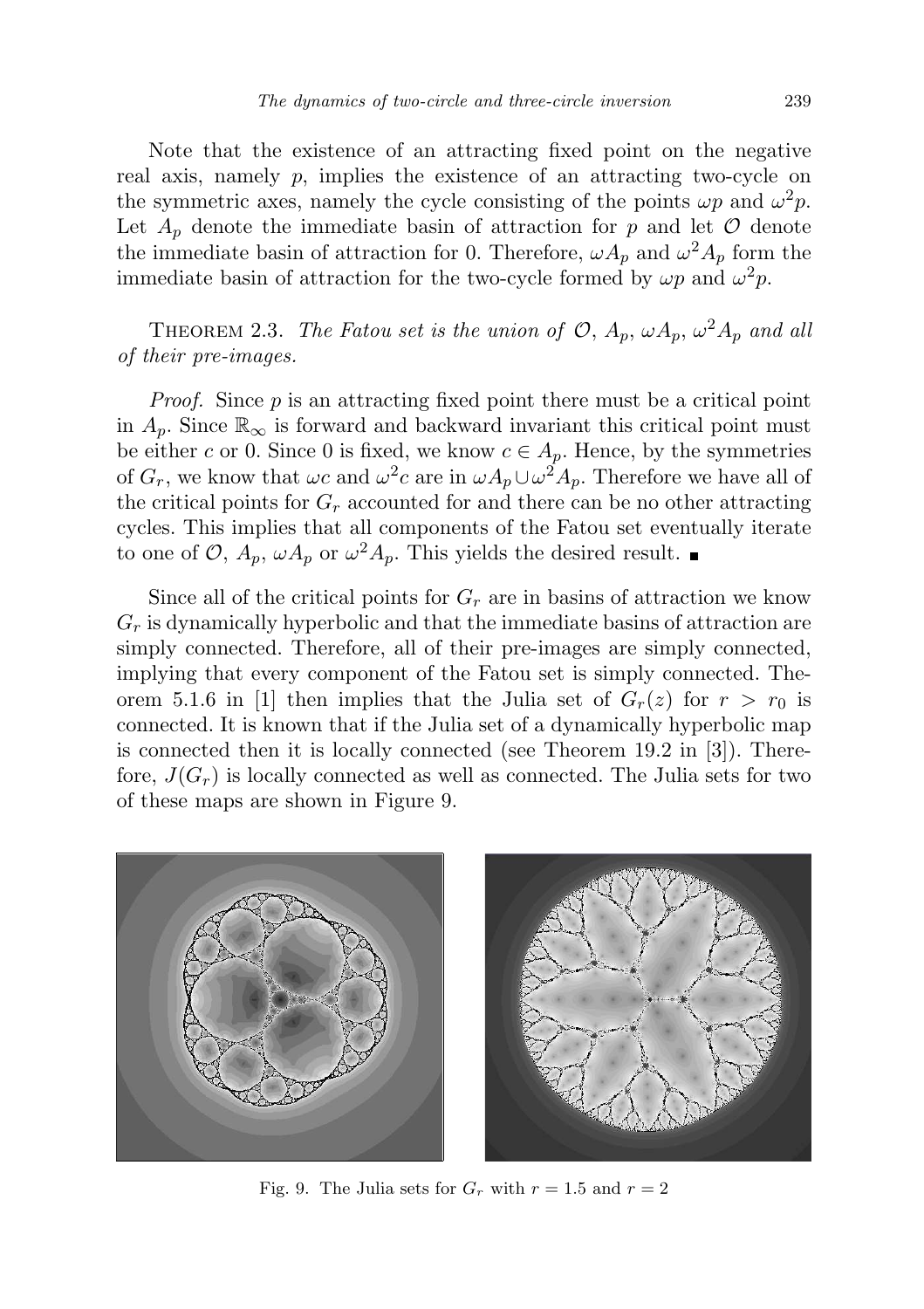Since  $G_r(\bar{z}) = \overline{G_r(z)}$  we know that  $\overline{A}_p = A_p$ ,  $\overline{\mathcal{O}} = \mathcal{O}, \overline{\omega A_p} = \omega^2 A_p$ , and  $\omega^2 A_p = \omega A_p$ . Note  $A_p$  cannot meet either of the symmetry axes,  $\omega \mathbb{R}$ and  $\omega^2 \mathbb{R}$ , because all points of  $A_p$  are attracted to  $p \in \mathbb{R}^-$  while the union of the symmetry axes is forward invariant.

We will now show that the boundaries of  $A_p$  and  $\mathcal{O}$ , denoted  $\partial A_p$  and  $\partial \mathcal{O}$ , respectively, are simple closed curves.

THEOREM 2.4. The boundary of  $A_p$  is a simple closed curve.

*Proof.* Since  $A_p$  is simply connected we know by Theorem 4.4.4 in [4] that the boundary  $\partial A_p$  is a closed curve. Further, since our Julia set is locally connected we know that  $\partial A_p$  is locally connected and Carathéodory theory tells us that  $\phi$ , the inverse of the Riemann map mapping  $A_p$  to the unit disk D, extends continuously to  $\bar{\phi} : \bar{\mathbb{D}} \to \bar{A}_p$ . We will call the images in  $A_p$  of straight rays from 0 to  $\partial \mathbb{D}$  internal rays. Since  $\phi$  extends continuously to  $\phi$  we know that all of these rays land at a point on  $\partial A_p$ . To show that  $\partial A_p$  is a simple closed curve we need only show that no two internal rays land at the same point in  $\partial A_p$ . Let us assume that two rays land at a point  $w \in \partial A_p$ . Now, let  $\gamma$  be the Jordan curve consisting of these two rays along with the landing point w and let  $\Gamma$  denote the bounded complement of the curve  $\gamma$  (see Figure 10). There must be other points of  $\partial A$  in  $\Gamma$ , else we would have an entire sector of rays all landing at  $w$ , which is not possible.



Fig. 10. The region  $\Gamma$ 

Since  $\Gamma$  is bounded by  $\gamma$  we know by the maximum modulus theorem that  $G_r(\Gamma)$  is bounded by  $G_r(\gamma)$ . (Note that  $G_r(\gamma)$  is a simple closed curve.) Because  $\gamma$  lies inside  $A_p$ , the basin of attraction for p (with the exception of the point  $w$  which lies on the boundary of this basin), we know that  $G_r(\gamma - \{w\})$  lies inside  $A_p$ . Therefore, the boundary of  $G_r(\Gamma)$  (with the exception of one point) lies inside  $A_p$ . Hence,  $G_r(\Gamma)$  is either mapped to the unbounded complement of  $G_r(\gamma)$  or to the bounded complement. It is known that any neighborhood of the Julia set for a rational map of degree  $d \geq 2$  is eventually mapped by iterates of the map onto the entire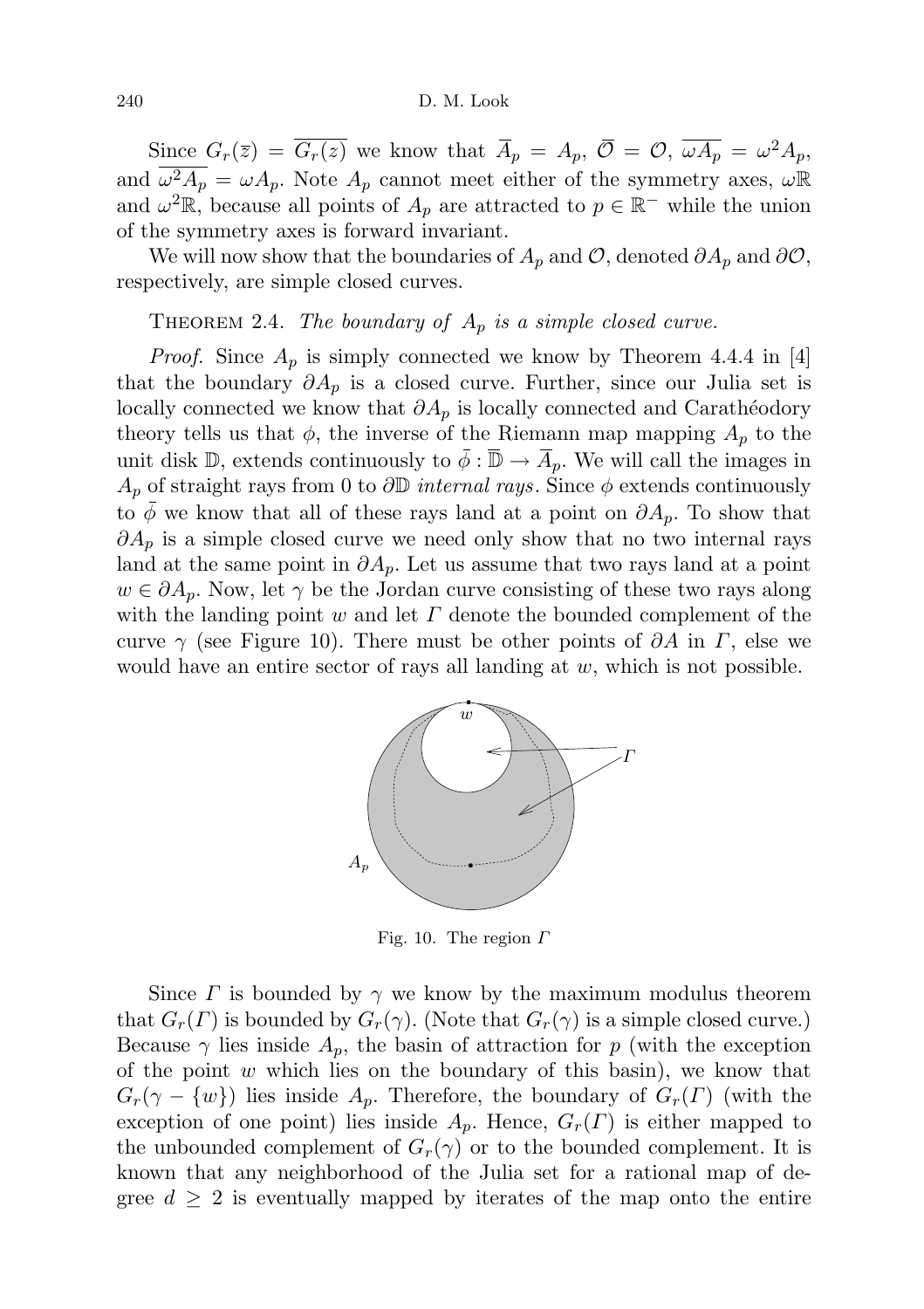Riemann sphere minus at most two points (see Theorems 4.1.2 and 4.2.5 in [1]). Since  $\Gamma \cap J(G_r) \neq \emptyset$  it cannot be the case that  $G_r(\Gamma)$  is mapped to the bounded complement of  $G_r(\gamma)$ . However, if  $G_r(\Gamma)$  is mapped to the unbounded complement then  $\Gamma$  must contain a pole. The poles lie on  $\mathbb{R}^+$ and on the symmetric rays  $te^{2\pi/3}$  and  $te^{4\pi/3}$  with  $t > 0$ . Since  $p \in \mathbb{R}^-$  we know that  $A_p$  does not intersect  $\mathbb{R}^+$  or the symmetric rays. Hence, the pole must lie on the boundary of  $A_p$ , which is not possible. Note that if a pole did lie on the boundary of  $A_p$  we could connect p to the pole with a simple curve  $\mu$  such that  $\mu$  lies entirely within  $A_p$ . The image of  $\mu$  would then be a simple curve connecting  $\infty$  to p contained entirely within  $A_p$ . This is not possible because there exist neighborhoods of  $\infty$  consisting entirely of points in the basin of attraction for 0. This contradiction establishes the result.

The same proof, with minor modifications, allows us to show that  $\partial O$  is also a simple closed curve. Symmetry allows us to extend this result to  $\omega A_p$ and  $\omega^2 A_p$ . Since all of our critical points tend to attracting cycles, we can generalize this result to all pre-images of attracting basins and hence to any component of the Fatou set. We have therefore shown:

THEOREM 2.5. If C is the boundary of a Fatou component then C is a simple closed curve.

There are also restrictions placed on the number of intersection points occurring between boundaries of pairwise disjoint complementary regions of the Julia set. Before continuing we will need the following lemma:

LEMMA 2.6. The only point that remains in  $\mathbb{R}^+$  for all iterations is the repelling fixed point  $m \in \mathbb{R}^+$ .

*Proof.* It is easy to show that  $G_r$  maps the interval  $(0, 1)$  onto  $\mathbb{R}^-$ . The pre-image of  $\mathbb{R}^+$  under  $G_r(x)$  is the interval  $(1,\infty)$ . Further,  $(1,\infty)$ is mapped one-to-one over  $\mathbb{R}^+$ . Let d be the unique pre-image of 1 in  $(1, \infty)$ . Since the interval  $(0, 1)$  is mapped onto  $\mathbb{R}^-$  and the interval  $(1, m)$ is mapped over  $(m, \infty)$  (with  $m > 1$ ) we know that the point d will always be in the interval  $(m, \infty)$ . The interval  $(d, \infty)$  gets mapped over  $(0, 1)$  and hence is mapped to  $\mathbb{R}^-$  under the second iteration. Therefore, all points in  $(0, 1) \cup (d, \infty)$  are mapped to  $\mathbb{R}^-$  within two iterations of  $G_r$ . Finally, we look at the interval  $(1, d)$ . Since  $m \in (1, d)$  we will look at the two intervals  $(1, m)$  and  $(m, d)$ . (We know that m remains in  $\mathbb{R}^+$  for all iterations and hence we only need to show that  $(1, m) \cup (m, d)$  is mapped into  $\mathbb{R}^-$ .) Switching to the second iterate  $G_r^2$ , it becomes a simple matter to show that  $(1, m)$ is mapped (by  $G_r^2$ ) onto  $(0, m)$  and  $G_r^2(x) < x$  for all  $x \in (1, m)$ . Hence, all points in  $(1, m)$  eventually iterate to  $(0, 1)$  and hence to  $\mathbb{R}^-$ . The interval  $(m, d)$  is mapped (by  $G_r^2$ ) onto  $(m, \infty)$  and  $G_r^2(x) > x$  for all  $x \in (m, d)$ .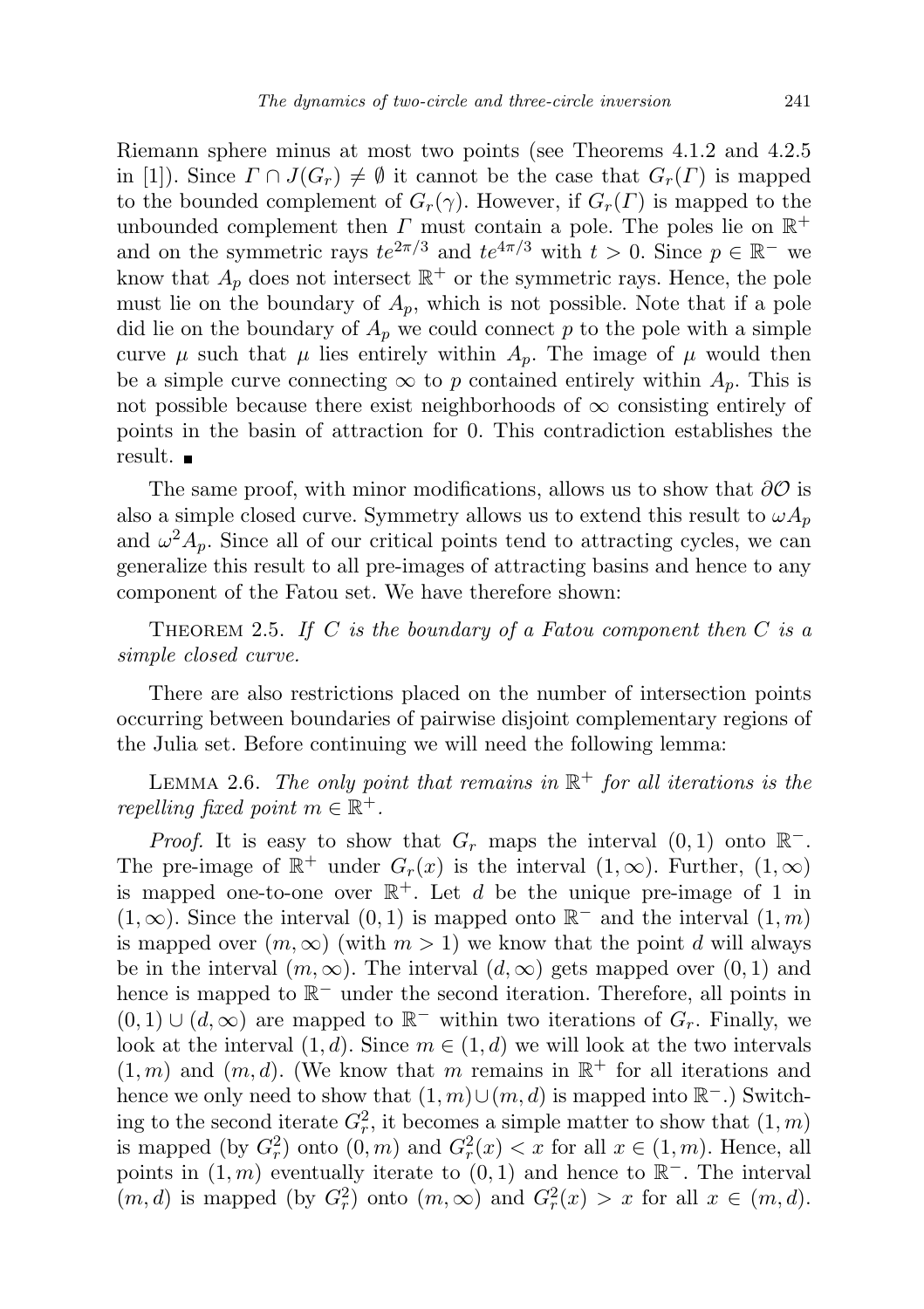Hence, all of the points in  $(m, d)$  eventually end up in  $(d, \infty)$  and are then mapped into  $\mathbb{R}^-$ . Therefore all of the points in  $\mathbb{R}^+ - \{m\}$  are eventually mapped into  $\mathbb{R}^-$ .

We are now able to prove:

THEOREM 2.7. If  $\partial(\omega^i A_p)$  meets  $\partial(\omega^j A_p)$  with  $i, j = 0, 1, 2$  and  $i \neq j$ , then it does so at exactly one point.

*Proof.* Note that  $A_p$  is trapped in the region  $S = \{z : \text{Re}(z) < 0, 2\pi/3 < \infty\}$  $Arg(z) < 4\pi/3$ . To see this note that  $A_p$  cannot meet either of the symmetric axes since the symmetric axes are forward invariant and hence points on these axes cannot lie in the basin of attraction of a real non-zero fixed point. An analogous statement is true for the symmetric basins  $\omega A_p$  and  $\omega^2 A_p$ . We know that  $\omega A_p$  must be trapped in  $\omega S$  and  $\omega^2 A_p$  must be trapped in  $\omega^2 S$ . Without loss of generality we will show that if  $\partial(\omega A_p)$  meets  $\partial(\omega^2 A_p)$  then it does so at exactly one point. Since  $\omega A_p$  is trapped in  $\omega S$  and  $\omega^2 A_p$  is trapped in  $\omega^2 S$  we know that  $\partial(\omega A_p) \cap \partial(\omega^2 A_p)$  must lie in  $\partial(\omega S) \cap \partial(\omega^2 S) = \mathbb{R}^+$ . Since  $\omega A_p$  is mapped onto  $\omega^2 A_p$  and vice versa, it follows that  $\partial(\omega A_p)$  $\partial(\omega^2 A_p) \subset \mathbb{R}^+$  is mapped into  $\mathbb{R}^+$ . Hence, the set  $\partial(\omega A_p) \cap \partial(\omega^2 A_p)$  remains in  $\mathbb{R}^+$  for all iterations.

By Lemma 2.7 we know that the only point in  $\mathbb{R}^+$  that remains in  $\mathbb{R}^+$ for all iterations is m. Hence,  $\partial(\omega A_p) \cap \partial(\omega^2 A_p)$  is either empty or contains only the positive repelling fixed point, m. Symmetry yields the result.  $\blacksquare$ 

Let  $S^1 = \{z : |z| = 1\}$  and  $h(z) = z^k$ . We will now make use of the following theorem which appears as Theorem 4.4.13 in [4]:

THEOREM 2.8. Assume that the Fatou set of a hyperbolic rational function f contains a simply connected invariant component D on which the local degree of f is k. Then there is a continuous map  $\phi$  from  $S^1$  onto  $\partial D$ such that

$$
\phi(h(z)) = f(\phi(z)).
$$

Moreover, h is injective on  $\phi^{-1}(\zeta)$  for all  $\zeta \in \partial D$ .

Using this theorem we will show:

THEOREM 2.9.  $\partial(\omega^i A_p) \cap \partial(\omega^j A_p) \neq \emptyset$  for  $i \neq j$  and  $i, j = 0, 1, 2$ .

*Proof.*  $G_r$  is a hyperbolic rational map that maps  $A_p$  onto  $A_p$  in two-toone fashion. Hence, by Theorem 2.8, there exists a continuous map  $\phi$  such that  $\phi: S^1 \to \partial A_p$  and

$$
\phi(z^2) = G_r(\phi(z)).
$$

Therefore,  $\phi(e^{4\pi i/3})$  and  $\phi(e^{2\pi i/3})$  form a two-cycle on  $\partial A_p$ .

Since  $G_r$  is of degree 3 we know that there are at most three distinct two-cycles. Since q is a repelling fixed point on the boundary of  $A_p$  we know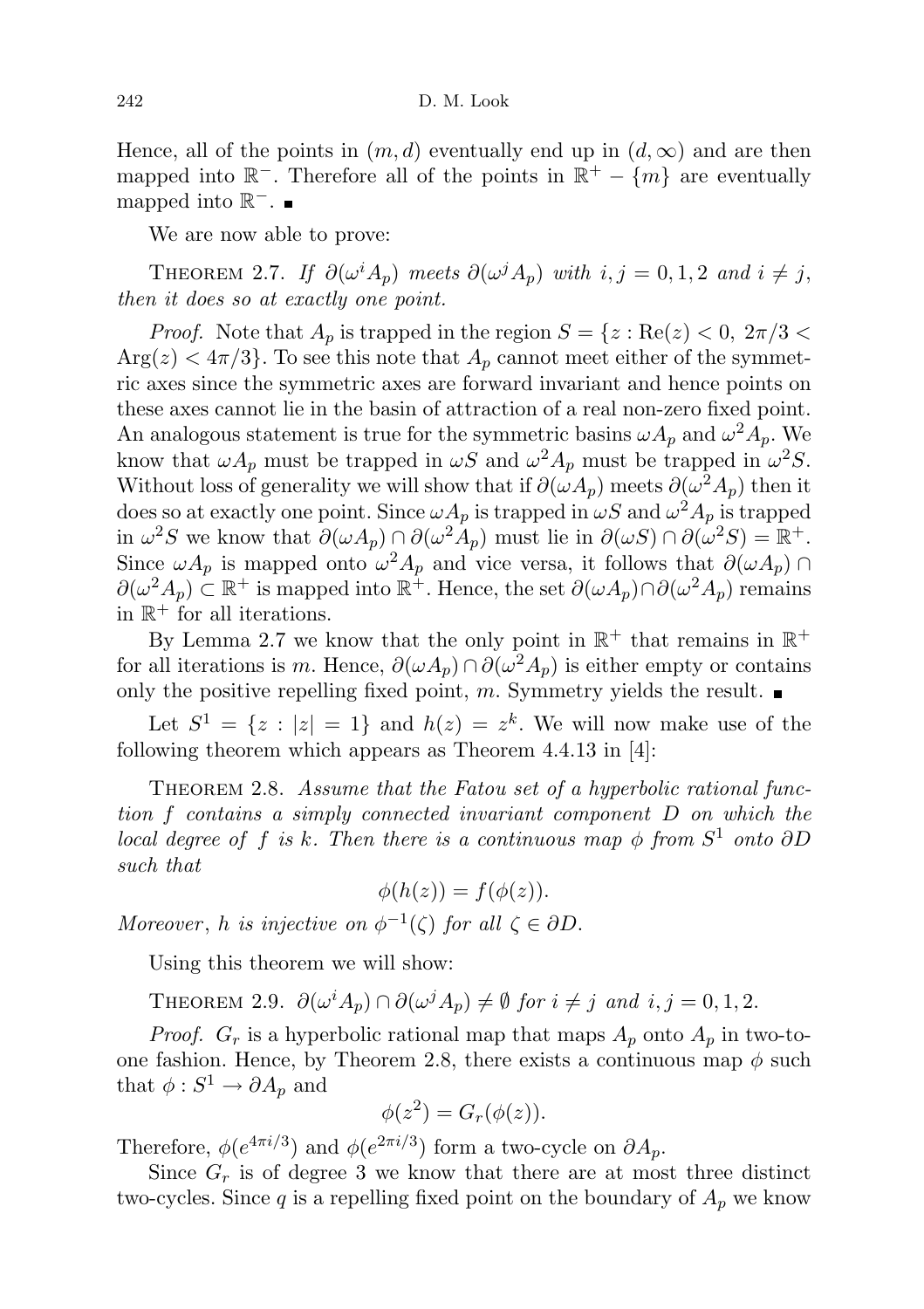that  $\omega q$  and  $\omega^2 q$  form a repelling two-cycle with  $\omega q \in \omega(\partial A_p) = \partial(\omega A_p)$ and  $\omega^2 q \in \omega^2(\partial A_p) = \partial(\omega^2 A_p)$ . Hence, the attracting two-cycle  $\{\omega p, \omega^2 p\}$ and the repelling two-cycle  $\{\omega q, \omega^2 q\}$  both have positive real components. However,  $\partial A_p$  is entirely contained in the left half-plane  $\{z : \text{Re}(z) < 0\}.$ Therefore the two-cycle on  $\partial A_p$  must be distinct from the previous twocycles, giving us our three two-cycles.

Recall that we denote the repelling fixed point on the positive real axis by m. Therefore,  $\omega m$  and  $\omega^2 m$  form a two-cycle with negative real component. Since we have all three of our two-cycles accounted for, it must be that  $\{\omega m, \omega^2 m\}$  corresponds to the two-cycle in  $\partial A_n$ . We have  $\omega m \in \partial A_n$ and therefore, by the symmetries, we know that  $\omega^2 m \in \omega(\partial A_p) = \partial(\omega A_p)$ . However,  $\omega^2 m$  is also in  $\partial A_p$ . Hence,  $\omega^2 m \in \partial A_p \cap \omega(\partial A_p) = \partial A_p \cap \partial (\omega A_p)$ . This implies that  $\omega m \in \partial A_p \cap \omega^2(\partial A_p) = \partial A_p \cap \partial (\omega^2 A_p)$  and, finally, that  $m \in \omega(\partial A_p) \cap \omega^2(\partial A_p) = \partial(\omega A_p) \cap \partial(\omega^2 A_p)$ . Hence,  $\partial(\omega^i A_p) \cap \partial(\omega^j A_p) \neq \emptyset$ for  $i \neq j$ .

Combining Theorems 2.7 and 2.9 we obtain:

COROLLARY 2.10.  $\partial(\omega^i A_p)$  meets  $\partial(\omega^j A_p)$  at exactly one point for  $i, j =$  $0, 1, 2 \text{ and } i \neq j.$ 

We will now show that a similar result holds for  $\mathcal{O}$ . Recall that  $q$  is the repelling fixed point on  $\mathbb{R}^-$ .

LEMMA 2.11. For all  $r > r_0$  we have  $q \in \partial A_p \cap \partial \mathcal{O}$ .

*Proof.* The fixed point  $q$  is given by

$$
q = q_r = \frac{(-3i + \sqrt{3})r^2 + (-2)^{1/3}3^{1/6}(-9 + \sqrt{81 - 12r^6})^{2/3}}{2^{2/3}3^{5/6}(-9 + \sqrt{81 - 12r^6})^{1/3}},
$$

while the fixed point  $p$  is given by

$$
p = p_r = -\frac{2 \cdot 3^{1/3} r^2 + 2^{1/3} (-9 + \sqrt{81 - 12r^6})^{2/3}}{6^{2/3} (-9 + \sqrt{81 - 12r^6})^{2/3}}.
$$

A simple calculation shows that p and q are complex for  $r < r_0$ . When  $r = r_0$ we have  $p = q < 0$ , and when  $r > r_0$  we have  $p < q < 0$ .

When  $q < x < 0$  we have  $x^3 - r^2x - 1 < 0$ . This implies that  $x(x^3 - r^2x - 1)$  $> 0$  since  $x < 0$ . Hence,  $r^2x^2 < x(x^3 - 1)$ , implying  $|r^2x^2| < |x||x^3 - 1|$ , since x and  $x^3 - 1$  are negative. This implies that

$$
\left|\frac{r^2x^2}{x^3-1}\right| < |x|.
$$

Hence, for all  $x \in (q, 0)$  and  $r > r_0$  we have  $|G_r(x)| < |x|$ . This implies that all points in  $(q, 0)$  are in  $\mathcal O$ . Now we need to show that the interval  $(p, q)$  is in  $A_p$ . Recall that the point p is superattracting if  $r = 3^{1/2}2^{-1/6}$ . For  $3^{1/2}2^{-1/3} = r_0 < r < 3^{1/2}2^{-1/6}$  the critical value c is less than p. In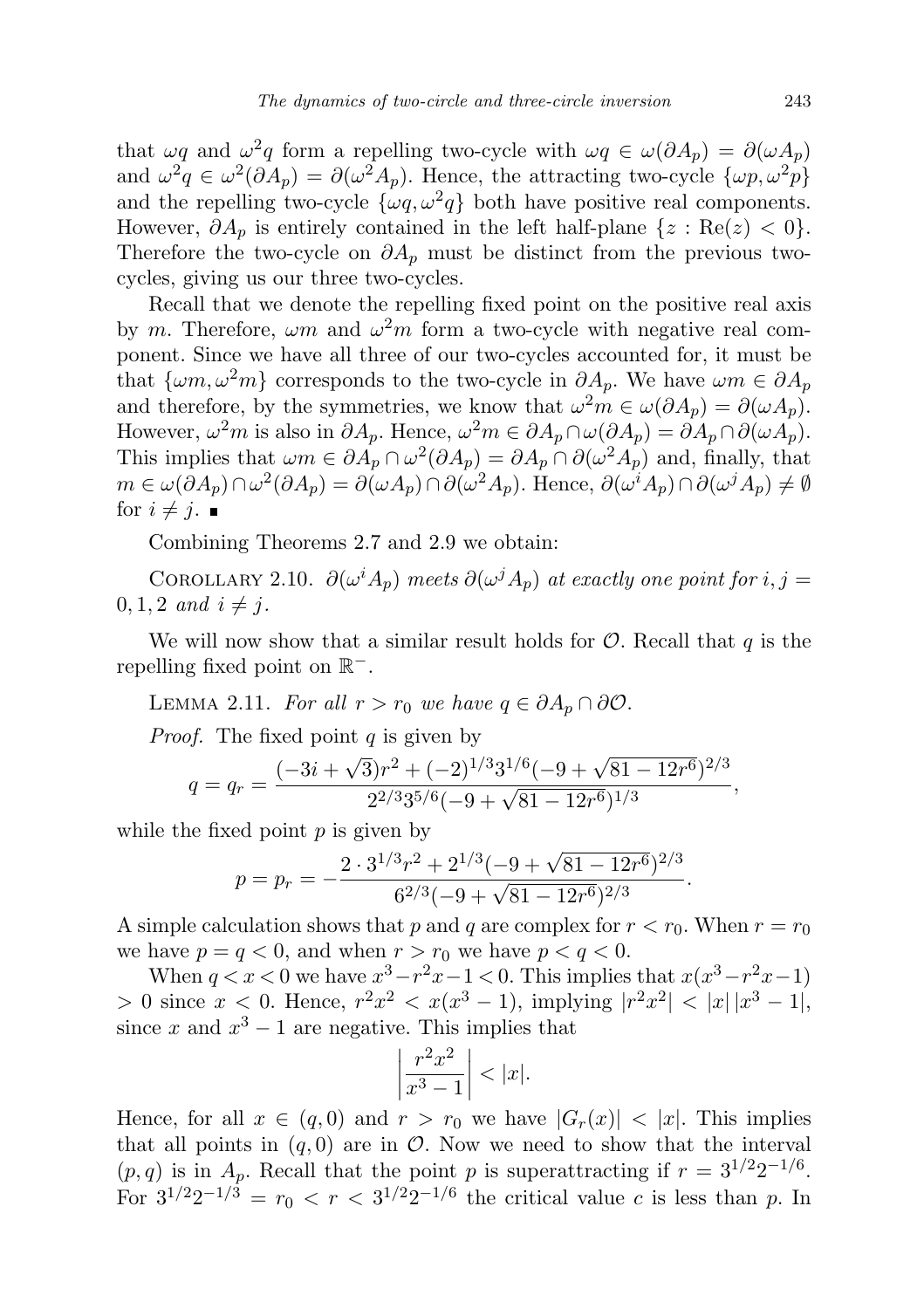this case for all points x in  $(p,q)$  we have  $p \lt G_r(x) \lt x$ , implying that  $(p, q) \in A_p$ .

If  $r \geq 3^{1/2}2^{-1/6}$  then  $c > p$ . For these r-values  $G_r(x)$  is continuous with no critical points on the interval  $(p, c)$ . Hence, the interval  $(p, c)$  is mapped to the interval  $(G_r(c), G_r(p)) = (G_r(c), p)$ . Continuing, the image of the interval  $(p, c)$  under  $G_r^n(x)$  is the interval  $(G_r^n(c), p)$  (if n is odd) or  $(p, G_r^n(c))$  (if n is even). Since c is in the immediate basin of attraction for p we know that as  $n \to \infty$  we have  $G_r^n(c) \to p$ . Hence,  $G_r^n(x) \to p$  as  $n \to \infty$ for all  $x \in (p, c)$ , implying that  $(p, c) \subset A_p$ . Since  $G'_r(q) > 1$  and there are no fixed points or poles in  $(c, q)$  and c is the local minimum point we know that  $G_r(c) < G_r(x) < x$  for all  $x \in (c, q)$ . Hence, all of these x-values will eventually iterate into the interval  $(G_r(c), c) \subset A_p$ , so  $(c, q) \subset A_p$ . Since c is in  $A_p$  this implies that  $(p, q) \subset A_p$ .

Therefore,  $(p, q) \subset A_p$  and  $(q, 0) \subset O$ , and consequently  $q \in \partial A_p \cap \partial O$ . ■

THEOREM 2.12.  $\partial \mathcal{O}$  meets  $\partial(\omega^i A_p)$  at exactly one point for  $i = 0, 1, 2$ .

*Proof.* From the lemma we know  $q \in \partial A_p \cap \partial \mathcal{O}$ . We claim that  $\partial A_p \cap \partial \mathcal{O} = \{q\}.$  Assume that there exists another point,  $\alpha \in \partial A_p \cap \partial \mathcal{O}$ . Since  $\overline{A}_p = A_p$  and  $\overline{\mathcal{O}} = \mathcal{O}$  we know that  $\overline{\alpha} \in \partial A_p \cap \partial \mathcal{O}$  as well. Let  $\gamma_A$ represent the portion of  $\partial A_p$  between  $\alpha$  and  $\overline{\alpha}$  containing q. Now let  $(\alpha, q)_A$ be the portion of  $\gamma_A$  connecting  $\alpha$  to q and  $(q,\overline{\alpha})_A$  the portion connecting q to  $\overline{\alpha}$ . In a similar fashion we can define  $\gamma_{\mathcal{O}}$  and its subsets  $(\alpha, q)_{\mathcal{O}}$ and  $(q, \overline{\alpha})_O$ . Denote by  $\Gamma_{\text{upper}}$  the bounded complement of the closed curve  $\{\alpha\} \cup \{q\} \cup (\alpha, q) \cup (\alpha, q)$  and  $\Gamma_{\text{lower}}$  the bounded complement of the closed curve  $\{q\} \cup \{\overline{\alpha}\} \cup (q,\overline{\alpha})_A \cup (q,\overline{\alpha})_C$ . Let  $\Gamma = \Gamma_{\text{upper}} \cup \Gamma_{\text{lower}}$  (see Figure 11). Note that  $\Gamma \neq \emptyset$ . If  $\Gamma$  were empty this would imply that  $\partial A_p$  and  $\partial \mathcal{O}$  meet at an arc contained in the Julia set. We can then define  $N$ , a neighborhood of q, such that N is contained in  $A_p \cup \mathcal{O} \cup (\partial A_p \cap \partial \mathcal{O})$ . Since N is a neighborhood of the Julia set we know that the iterates of  $N$  must eventually cover the entire Riemann sphere minus at most two points. This is not possible since the intersection of N and the Fatou set is contained in the forward invariant set  $A_p \cup \mathcal{O}$ . Hence, N would never iterate to cover points contained in  $\omega A_p$  or  $\omega^2 A_p$ . This contradiction establishes that  $\Gamma$  must be non-empty.

Since  $\partial A_p$  and  $\partial O$  are forward invariant,  $G_r(\partial \Gamma_{\text{upper}}) \subset \partial A_p \cup \partial O$  and the same is true for  $\partial \Gamma_{\text{lower}}$ . Hence,  $G_r(\Gamma_{\text{upper}})$  and  $G_r(\Gamma_{\text{lower}})$  are either contained within  $\overline{A_p \cup \Gamma \cup \mathcal{O}}$  or are unbounded.

The first is impossible for it would imply that  $G_r^n(\Gamma_{\text{lower}}) \subset \overline{A_p \cup \Gamma \cup \mathcal{O}}$ for all  $n > 0$ . Hence, we can take a neighborhood N of  $\partial\Gamma_{\text{lower}}$  that contains only points from  $\overline{A_p \cup \Gamma \cup \mathcal{O}}$ . This neighborhood is contained in  $\overline{A_p \cup \Gamma \cup \mathcal{O}}$ for all iterations. This is a contradiction because  $N$  is a neighborhood containing points in the Julia set of  $G_r$  (namely  $\partial \Gamma_{\text{lower}} \cap N$ ) and therefore its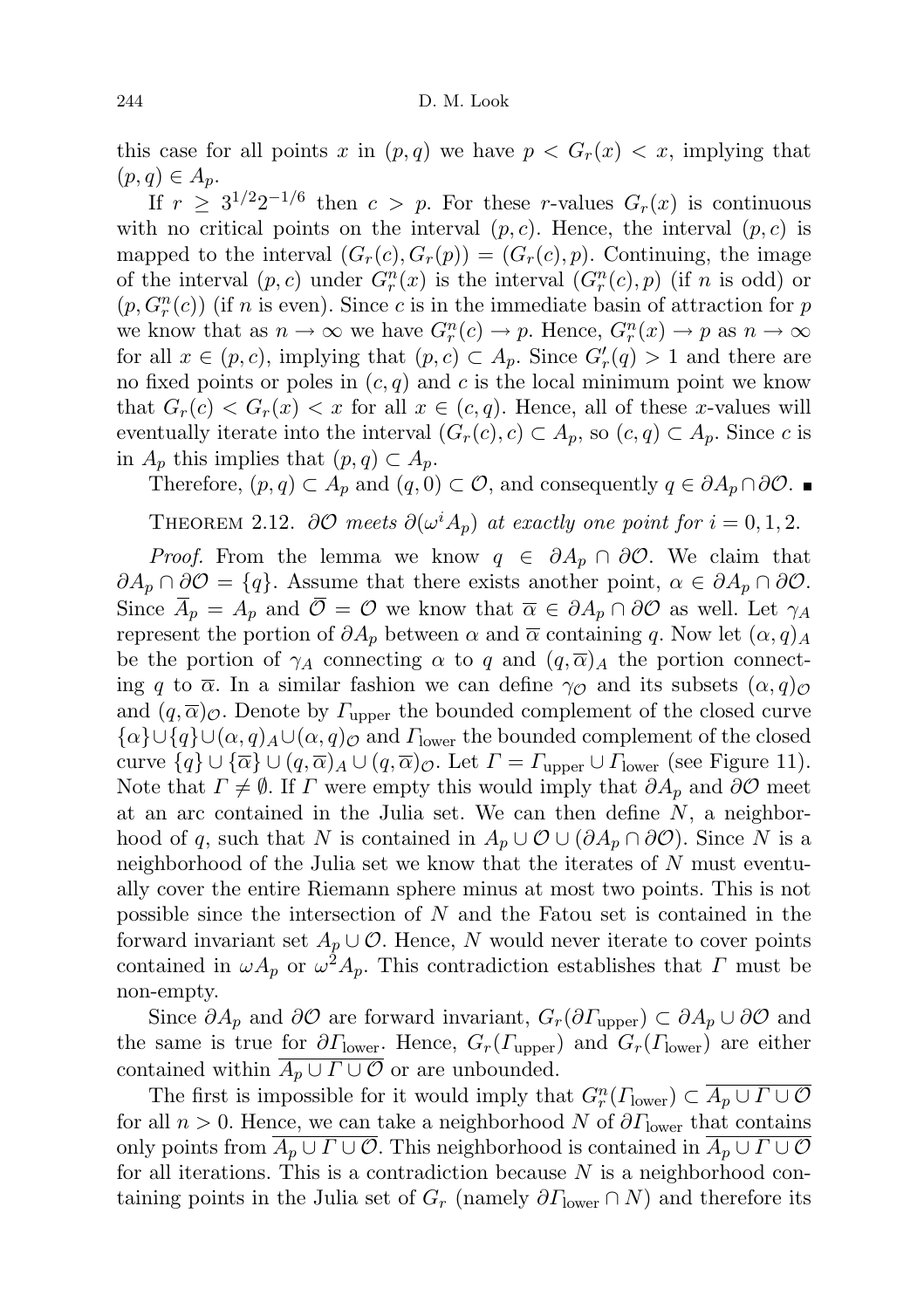

Fig. 11.  $\partial A_p$  meets  $\partial O$  at three points

iterates must eventually cover the entire Riemann sphere minus at most two points. The same argument holds for  $\Gamma_{\text{upper}}$ .

Hence, it must be the case that  $G_r(\Gamma_{\text{upper}})$  and  $G_r(\Gamma_{\text{lower}})$  are unbounded. Therefore, both  $\Gamma_{\text{upper}}$  and  $\Gamma_{\text{lower}}$  contain poles and both of these regions are incident to  $A_p$  and  $\mathcal O$  only. Hence, for  $i = 0, 1, 2$  we have two sets,  $\omega^{i}(T_{\text{upper}})$  and  $\omega^{i}(T_{\text{lower}})$ , that are distinct and contain poles. This implies that our degree 3 map has at least six poles. This contradiction establishes the result.  $\blacksquare$ 

**2.5.** Dynamics of  $G_r$  on  $J(G_r)$ . We shall now describe the dynamics of  $G_r$  on  $J(G_r)$  via symbolic dynamics. For  $r < r_0$  we know that  $G_r | J(G_r)$  is conjugate to the shift map on three symbols. Now let us consider  $r > r_0$ . Consider the closed curve  $\partial\mathcal{O}$  encircling zero. Its pre-image consists of two closed curves:  $\partial\mathcal{O}$  itself and a closed curve surrounding  $\infty$  that we will denote by  $\partial \mathcal{O}_{\infty}^{-1}$ . Note that  $\partial \mathcal{O}$  is mapped in two-to-one fashion over itself making two counterclockwise twists around the origin, while  $\partial \mathcal{O}_{\infty}^{-1}$  is mapped in oneto-one fashion over ∂O making one clockwise twist around the origin. All points outside  $\partial \mathcal{O}_{\infty}^{-1}$  and inside  $\partial \mathcal{O}$  are attracted to the origin. Therefore, all of our interesting dynamics occurs in the annular region between  $\partial \mathcal{O}$ and  $\partial \mathcal{O}_{\infty}^{-1}$ . We will denote this region by R.

THEOREM 2.13.  $\partial(\omega^i A_p)$  meets  $\partial(\mathcal{O}_{\infty}^{-1})$  at exactly one point for  $i, j =$  $0, 1, 2.$ 

*Proof.* Let the pre-image of  $q$  lying on the negative real axis be denoted  $q^{-1}$ . Note that  $q^{-1} < q$  and the interval  $(-\infty, q^{-1})$  is mapped over the interval  $(q, 0)$ . However,  $(q, 0) \subset \mathcal{O}$  (see proof of Lemma 2.11). Hence,  $q^{-1} \in$  $\partial \mathcal{O}_{\infty}^{-1}$ . Further, the interval  $(q^{-1}, p)$  is mapped onto  $(p, q)$  and  $(p, q) \subset A_p$ (see proof of Lemma 2.11). Therefore,  $q^{-1} \in \partial A_p$ . Hence,  $\partial A_p$  meets  $\partial \mathcal{O}_{\infty}^{-1}$  at exactly one point along the negative real axis. By symmetry, similar results hold for  $\partial(\omega A_p)$  and  $\partial(\omega^2 A_p)$ .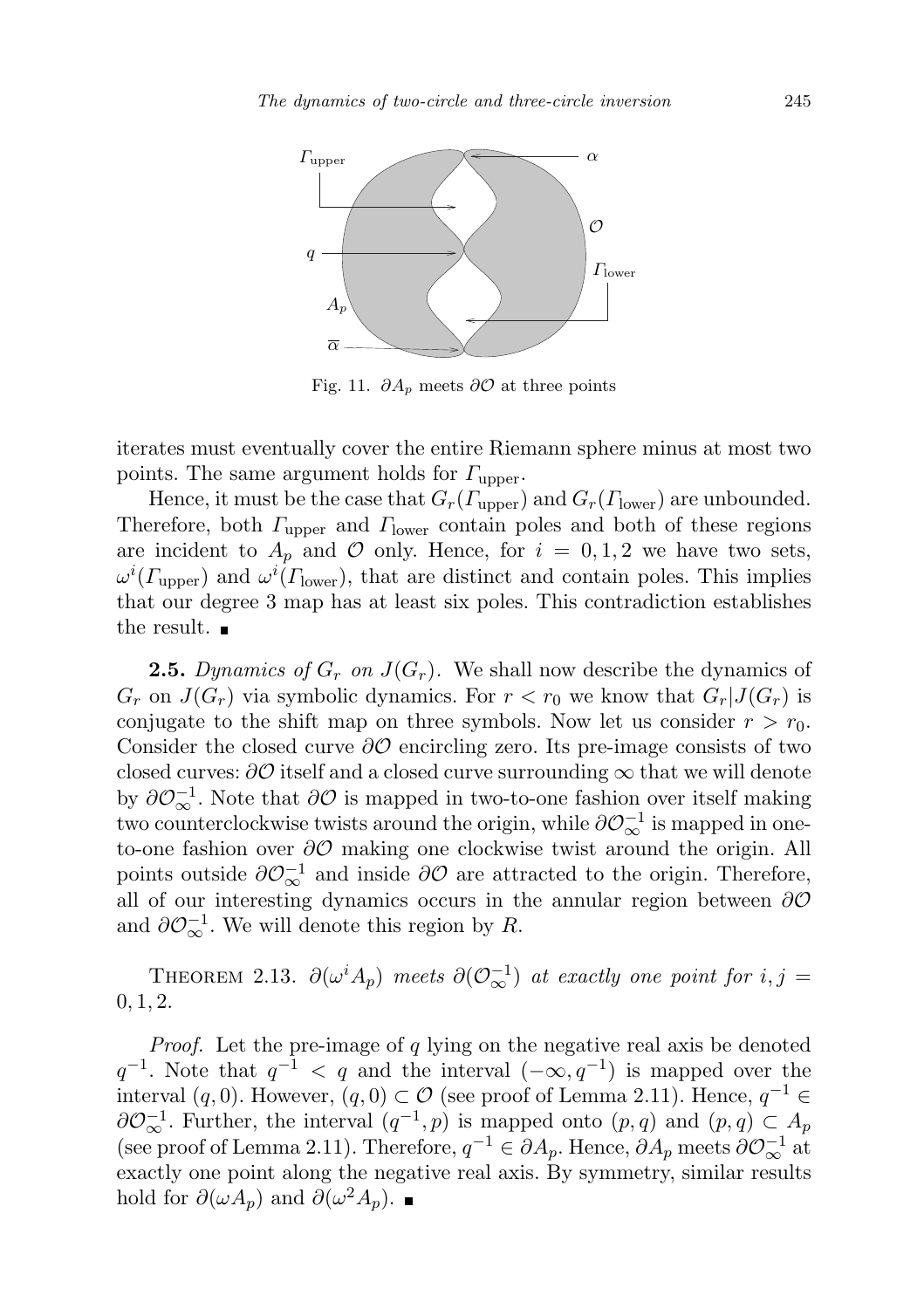Let us consider the region obtained from  $R$  by removing the open sets  $A_p$ ,  $\omega A_p$  and  $\omega^2 A_p$ . We will cut this region into three parts with the rays  $\arg z = \pi/3$ ,  $\arg z = \pi$  and  $\arg z = 5\pi/3$ . We will call these regions  $R_1$ ,  $R_2$ , and  $R_3$ , with  $R_1$  between  $\arg z = 5\pi/3$  and  $\arg z = \pi/3$ ,  $R_2$  between  $\arg z = \pi/3$  and  $\arg z = \pi$ , and  $R_3$  between  $\arg z = \pi$  and  $\arg z = 5\pi/3$  (see Figure 12).



Fig. 12. The regions  $R_1, R_2, R_3$ 

Note that it follows from Corollary 2.10 and Theorems 2.12 and 2.13 that only six points lie in multiple regions. The repelling fixed point  $q$  and its pre-image  $q^{-1}$  on  $\mathbb{R}^-$  are the only points in  $R_2 \cap R_3$ . We have exactly two points in  $R_1 \cap R_2$ , namely  $\omega^2 q$  and  $\omega^2 q^{-1}$ , and exactly two points in  $R_3 \cap R_1$ , namely  $\omega q$  and  $\omega q^{-1}$ . Each  $R_i$   $(i = 1, 2, 3)$  is mapped in one-to-one fashion over  $R_1$ ,  $R_2$  and  $R_3$  by  $G_r$ . The argument used to show this is the same as the argument used to show the similar result in Section 2.3, except that D is replaced by  $\mathcal{O}$ .

We are now in a position to describe the dynamics of  $G_r$  on  $J(G_r)$  using symbolic dynamics on the regions  $R_1, R_2$ , and  $R_3$ . To each point  $z \in J(G_r)$ we can assign a sequence  $s(z) = s_1 s_2 s_3 \dots$  using the rule  $G_r^i(z) \in R_{s_i}$ . Since six points lie in multiple regions those points (and all of their pre-images) will be associated with multiple sequences. Hence, we will be able to show that  $G_r|J(G_r)$  is conjugate to a quotient of a one-sided shift on three symbols.

THEOREM 2.14. There is a semiconjugacy between  $G_r|J(G_r)$  and a quotient of the one-sided shift map on three symbols. The semiconjugacy is given by associating to each point  $z \in J(G_r)$  a sequence  $\{s_0, s_1, \ldots\}$  where  $s_n = 1, 2, 3$  and is given by  $G_r^n(z) \in R_{s_n}$ .

Proof. We need to show that each sequence corresponds to at least one point in the Julia set and that no sequence corresponds to multiple points.